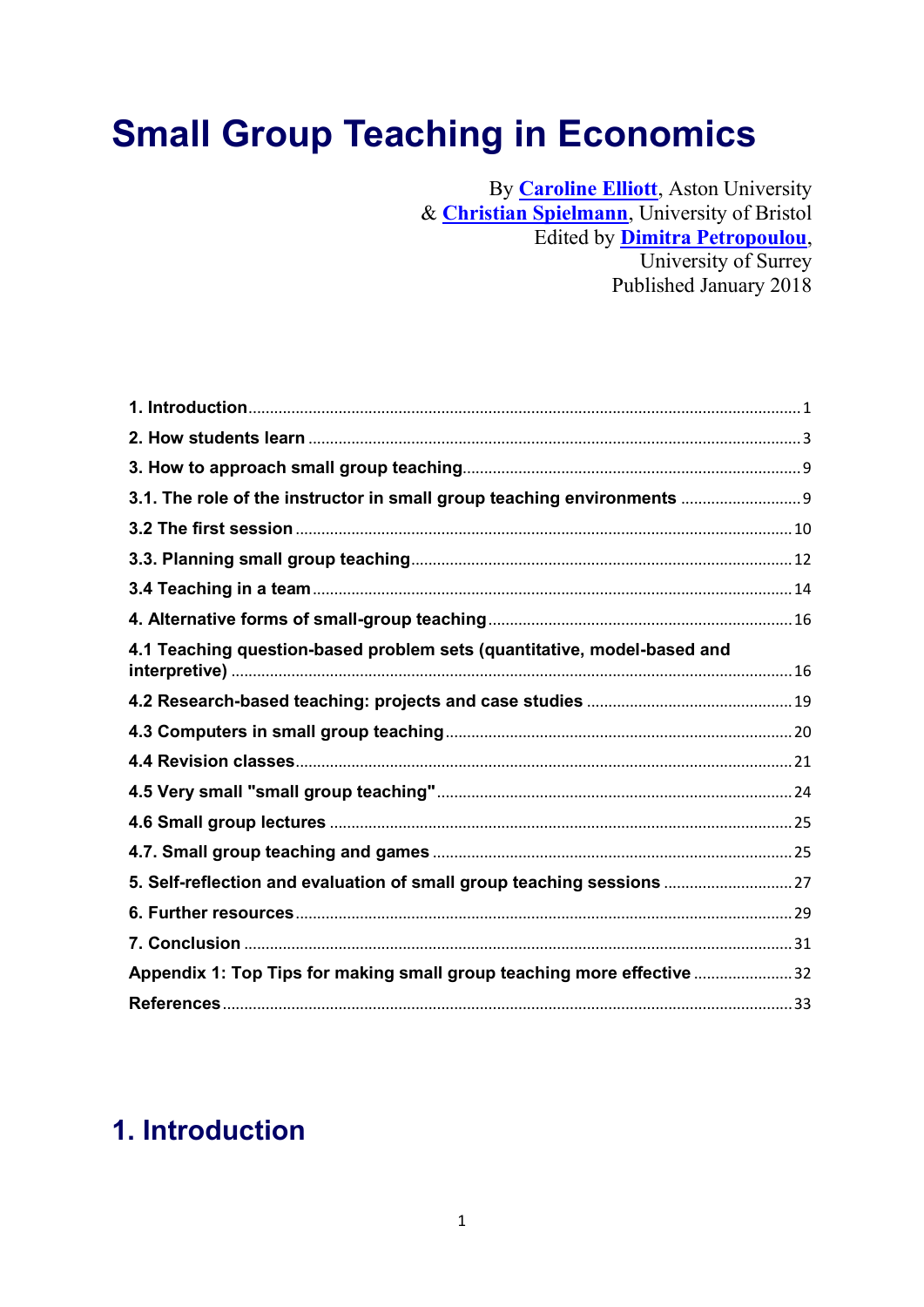Small group teaching is an essential part of economics instruction in higher education worldwide and most instructors will engage in this mode of teaching in some way. Examples of small group teaching can be traced far back in history; for example, in the Middle Ages, scholars read original resources to small groups who listened and took notes. In the present day, most small group teaching in higher education takes the form of tutorials (also called seminars or class sessions), which run alongside lectures for a module. Students taking the module are split into smaller groups to recap and apply the lecture material. In addition, instructors of, for example, optional modules with fewer students may also encounter a teaching environment with a small number of students. Higher education instructors of economics small group teaching will often be economics research students but may also be academic staff. Ultimately, teaching in both settings follows very similar pedagogical principles, and the discussion in this chapter covers any teaching environment where the instructor works with a small number of students, say of approximately 3-30.

Universities typically use small group teaching sessions to give students a more individualised learning experience. However, these sessions are very expensive for institutions. To justify these costs, small group sessions – hereafter tutorials should make a significantly positive impact on student learning. Yet in practice, the delivery of tutorials often lags behind its potential, with poor attendance a widespread phenomenon and students' feedback pointing at their ineffectiveness. In a student survey at a UK university, students said:

"I do not see the point in coming to the class: the teacher just goes through the solutions with no value added."

"The seminars were dire and I don't feel they benefited my learning at all and at some point even just lead to more confusion over the subject."

Current pedagogical research clearly suggests that effective learning happens when students construct their own knowledge in an engaging and student-centred learning environment. This is true for both large and small group teaching. What makes small group teaching special is that it lends itself to interactive and studentcentred teaching and thus has the potential to be an incredibly effective mode of instruction, when appropriate teaching approaches are adopted. Nevertheless, much of economics small group teaching still takes the form of front-led seminars, where the instructor develops answers to a set of questions with limited focus on students' process of actually understanding the material. This chapter provides a guide on how to make small group teaching student-centred and engaging so as to facilitate the effective learning of economics.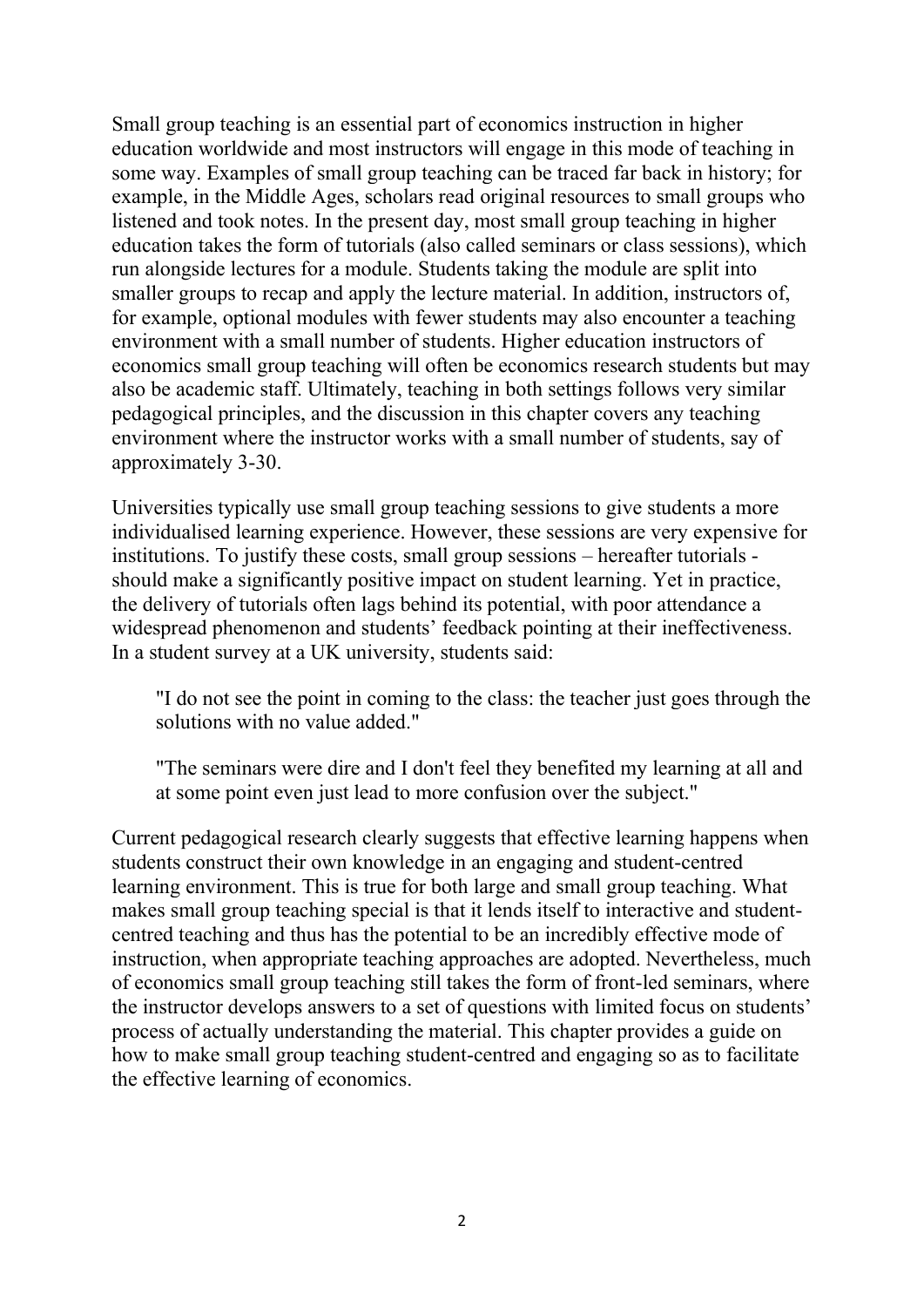# <span id="page-2-0"></span>2. How students learn

"Learning takes place through the active behavior of the student: it is what *he* does that he learns, not what the teacher does."

### [Ralph W. Tyler \(1949\)](https://www.economicsnetwork.ac.uk/refs#tyler1949)

Tyler (1949) just rephrases the old adage that we learn best by doing. This idea is the basis for all constructivist learning theories (see particularly [Piaget \(1950\)](https://www.economicsnetwork.ac.uk/refs#piaget1950) and Bruner [\(1960,](https://www.economicsnetwork.ac.uk/refs#bruner1960) [1966\)](https://www.economicsnetwork.ac.uk/refs#bruner1966)), which essentially suggest that learning happens when students 'construct knowledge with their own activities' (see [Biggs, 2007,](https://www.economicsnetwork.ac.uk/refs#biggs2007) p. 22). From an instructor's perspective, it is vital to create a learning environment where the student can engage with the study material instead of one where the educator only presents knowledge.

Far too often the instructor thinks that just because she/he went through certain material, students will have grasped those concepts and be able to apply what has been taught. However, this is not necessarily true (see Figure 1).

### Figure 1



Suggesting that students need to create knowledge and practice themselves is not unique to small group teaching. Indeed, it applies to all kinds of learning environments. Yet, while in large group settings instructors often rely on audience response software and other technologies, in a small group setting the implementation of interactive learning activities is far more straight-forward.

[Biggs \(2007\)](https://www.economicsnetwork.ac.uk/refs#biggs2007) identifies different learning activities that can be implemented, often depending on the group size. For larger groups simple peer discussion, the use of audience/personal response systems, e-learning projects such as Wikis, Twitter or Facebook and Moodle forums can be effective. However, with small groups, there is the possibility for effective use of class discussions, games and experiments, think aloud tasks, role play, research projects, presentations or collaborative group work. Such learning activities put the student in charge of her/his own learning.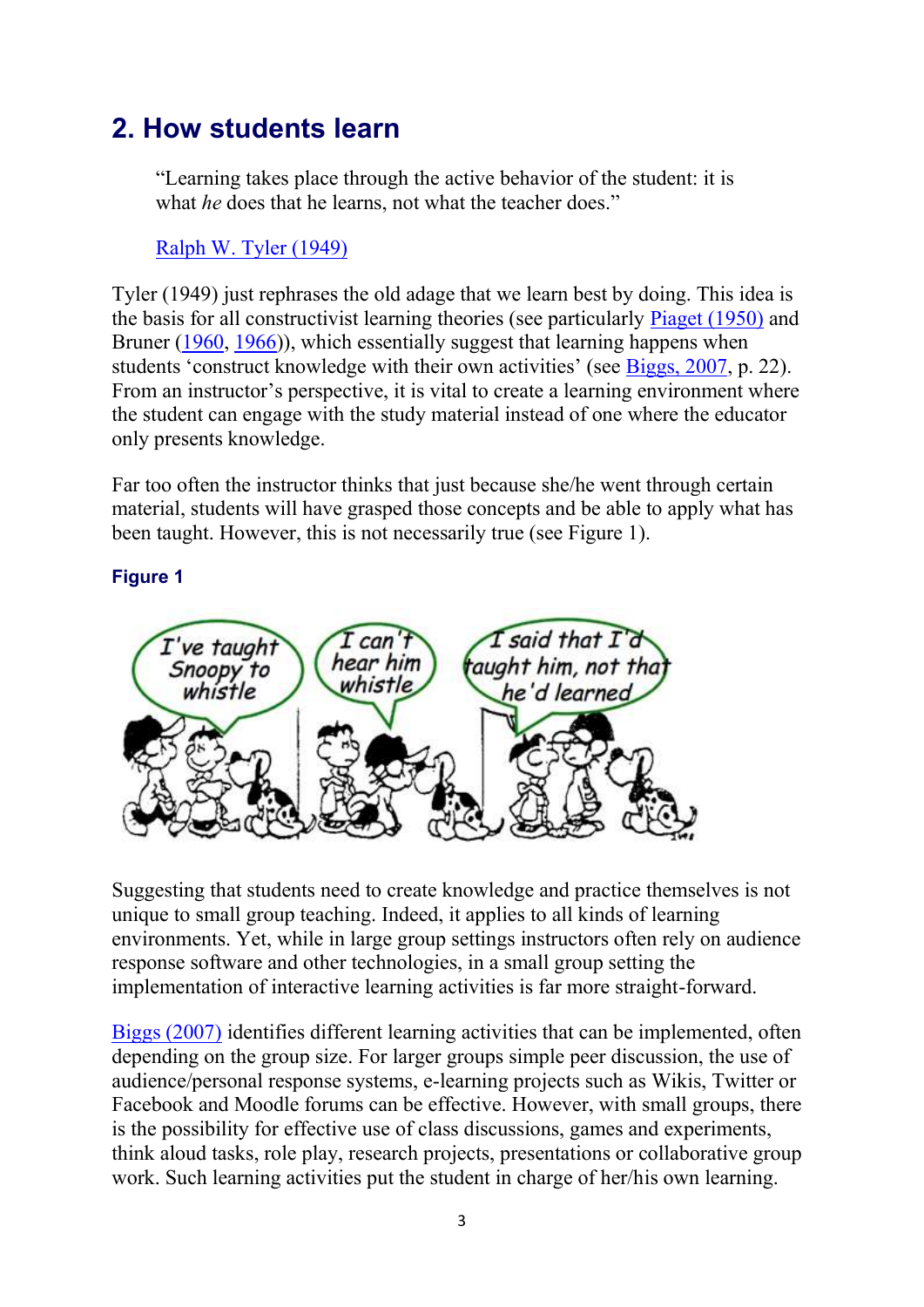Research suggests that when students create knowledge themselves, retention rates are much higher. The so called 'learning pyramid' matches retention rates to different learning activities. [Sousa \(2006\)](https://www.economicsnetwork.ac.uk/refs#sousa2006) ranks different learning modes according to their average retention rates after 24 hours: lectures (5%), reading (10%), Audiovisual (20%), Demonstration (30%), Discussion Group (50%), Practice by Doing (75%) and Teach Others (90%). While the educational literature still debates the validity of these estimates, there is a general consensus about the effectiveness of participatory teaching methods.

What lies behind the higher retention rates is that certain learning activities engage the student to construct new knowledge, for example through reflection, hypothesizing, explaining and arguing, thereby facilitating so-called deep learning. Creating a teaching environment where deep learning can happen is a key aim for a successful instructor. Figure 2 orders some learning activities in their relation to deep and surface learning.

#### Figure 2: Bigg's Adjectives to Describe Cognitive Engagement (from Biggs, 2007)



#### **Cognitive level of learning activities**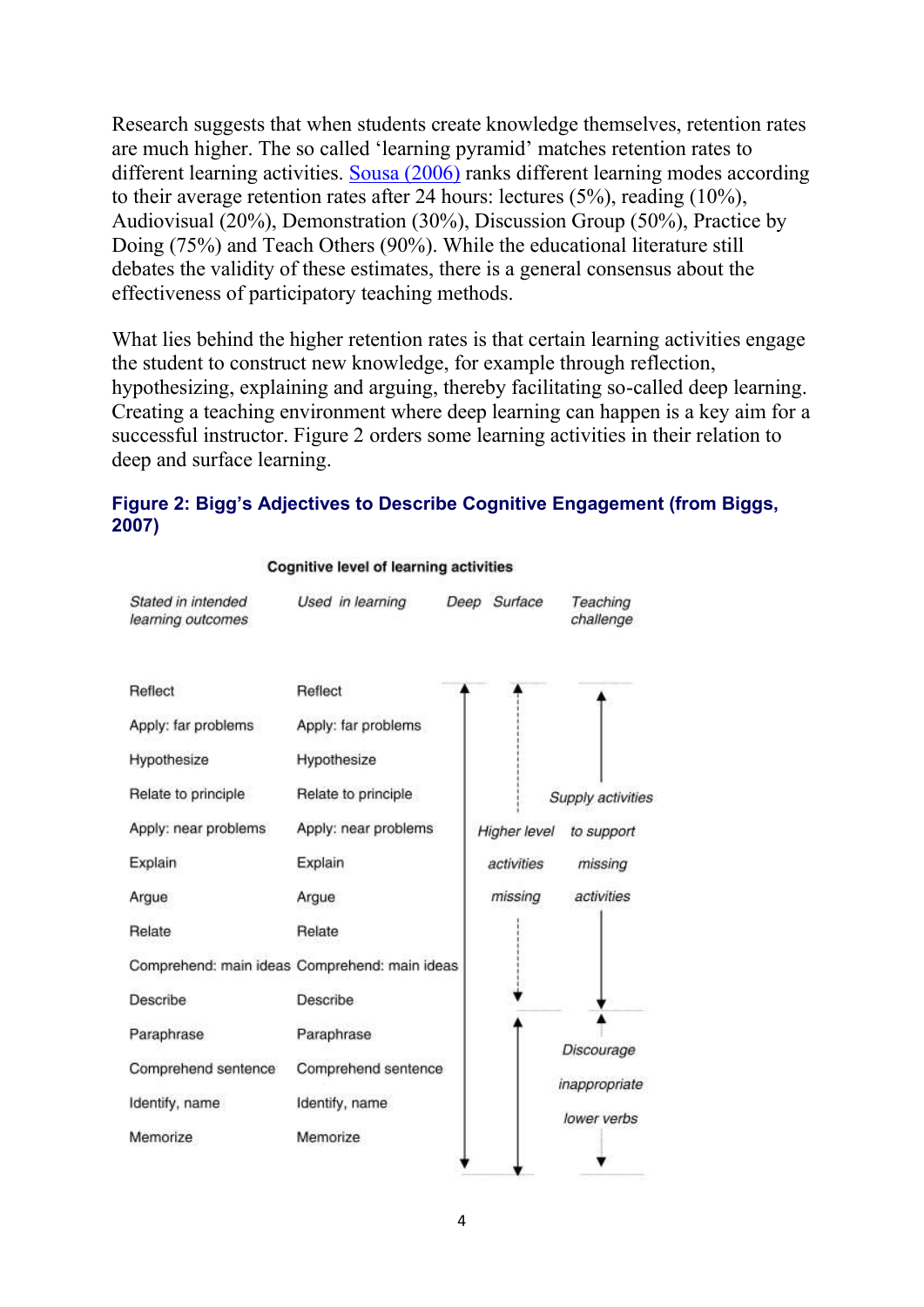Small groups ideally lend themselves for activities which facilitate deep learning and which can create a constructivist learning experience. Table 1 is an overview of activities that an instructor can implement:

| Table 1                                                                                              |                                                                                                                                                                                                                                                                                   |
|------------------------------------------------------------------------------------------------------|-----------------------------------------------------------------------------------------------------------------------------------------------------------------------------------------------------------------------------------------------------------------------------------|
| <b>Suggestions for small and medium</b><br>sized group sessions                                      | <b>Activities</b>                                                                                                                                                                                                                                                                 |
| Working in pairs                                                                                     | Prepare answer to a question<br>$\bullet$<br>Clarification of ideas<br>Compare individual answers and arrive at a<br>joint answer<br>Marking each other's work                                                                                                                    |
| Working in threes                                                                                    | As with pairs<br>Speaker/listener/observer                                                                                                                                                                                                                                        |
| Working in fours or fives                                                                            | Debating topic and arriving at a team view<br>$\bullet$<br>Preparing answer for plenary session (use of<br>flip-chart paper)<br>One or more members present team view to<br>whole seminar<br>Project team with division of labour                                                 |
| 'Pyramid' or 'snowball group'<br>(combining groups or adding<br>individuals to groups one-at-a-time) | Group problem solving<br>$\bullet$<br>Bringing together and comparing<br>work/answers/views of small groups<br>Getting the different constituent groups to<br>focus on a particular aspect of a topic and<br>then bringing the aspects together to form an<br>overall view/report |
| 'Fishbowl'<br>(the 'fish' discuss an issue, while<br>outside observers note criteria used<br>etc)    | Group problem solving $&$ discussion<br>Exploration of an issue                                                                                                                                                                                                                   |
| 'Envoys' or 'crossover groups'                                                                       | One person from each group joins a different<br>group to inject new ideas into discussion.<br>Groups are split up and re-formed to share<br>ideas.                                                                                                                                |
| Formal debate<br>(four speakers, formal debate rules,<br>contributions from floor, vote at the       | Individuals assigned roles in advance, so<br>that they can prepare their speeches.                                                                                                                                                                                                |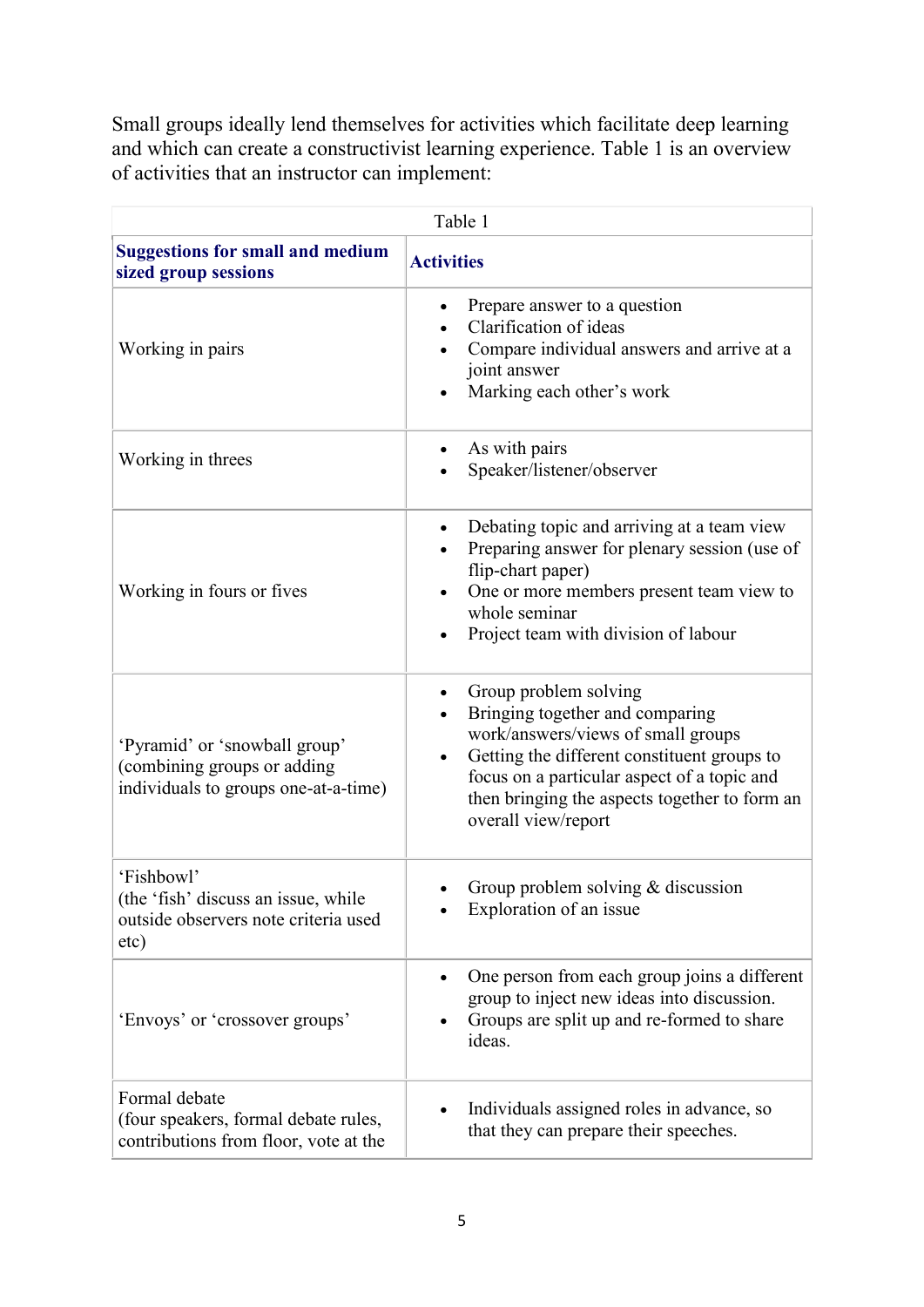| Table 1                                                              |                                                                                                                                                                                                                                                                                                                                                                                                                                                                                                                                                                                                                                                                                                  |
|----------------------------------------------------------------------|--------------------------------------------------------------------------------------------------------------------------------------------------------------------------------------------------------------------------------------------------------------------------------------------------------------------------------------------------------------------------------------------------------------------------------------------------------------------------------------------------------------------------------------------------------------------------------------------------------------------------------------------------------------------------------------------------|
| <b>Suggestions for small and medium</b><br>sized group sessions      | <b>Activities</b>                                                                                                                                                                                                                                                                                                                                                                                                                                                                                                                                                                                                                                                                                |
| end, possibly vote at beginning also<br>and then two votes compared) | All students required to prepare the topic in<br>advance. Then groups assigned to each side<br>and prepare their speeches.<br>Individuals then chosen by tutor or by lots to<br>make the speeches.                                                                                                                                                                                                                                                                                                                                                                                                                                                                                               |
| 'Your witness'<br>(modelled on Radio 4 programme)                    | A panel of students is chosen, primed to<br>represent different views on a topic. Other<br>students are given a specific part of the topic<br>to prepare and to be the 'expert'. They are<br>called upon one-at-a-time and the panel<br>quizzes them. Tutor chairs the proceedings.<br>Seminar split into several panels and the<br>'experts' move from group to group. Each<br>group then prepares short report in the light<br>of the evidence it has gleaned. Reports are<br>then presented to the whole seminar or<br>handed in to the tutor for marking.                                                                                                                                    |
| Quiz show<br>(individuals or preferably in teams)                    | There are many shows that could be copied<br>$\bullet$<br>or adapted, such as University Challenge,<br>The Weakest Link, Who Wants to be<br>Millionaire? or Brain of Britain.<br>Students could prepare specific topics                                                                                                                                                                                                                                                                                                                                                                                                                                                                          |
| Presentation with primed<br>respondents                              | An individual student is assigned to prepare<br>a short presentation/paper and one side of<br>A4 of key bullet points/diagrams/ equations,<br>which are distributed to the rest of the group<br>in advance or tabled. Another student is<br>assigned to be the respondent. The rest of<br>the students are assigned to particular<br>aspects of the topic and asked to prepare one<br>question.<br>Two or more students are assigned to<br>$\bullet$<br>prepare particular aspects of a topic, and<br>then as above.<br>Advance reading is done, and then the final<br>$\bullet$<br>draft of the paper is prepared in small<br>groups, and one student is allocated to make<br>the presentation. |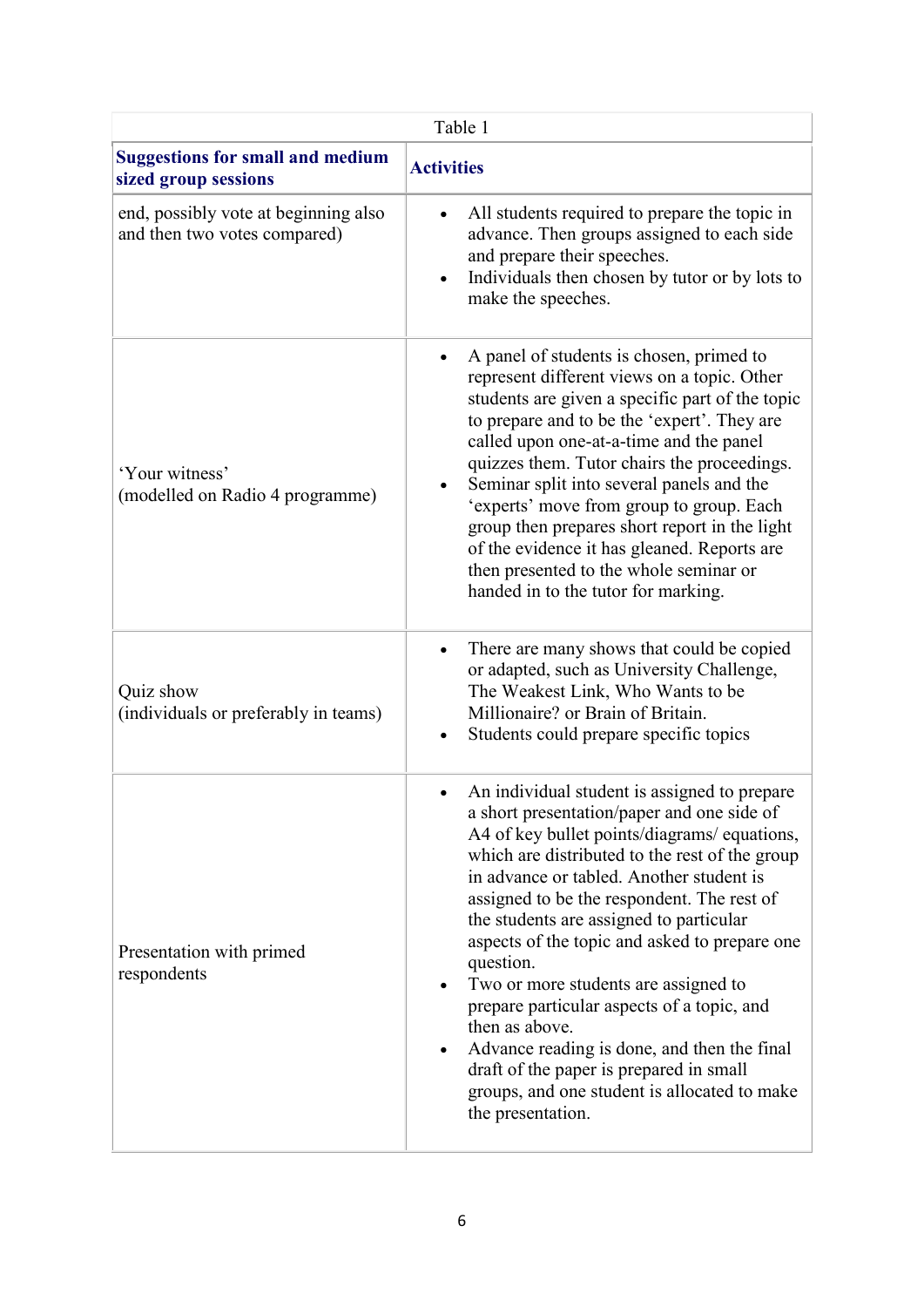| Table 1                                                                                                                                                                                                                             |                                                                                                                                                                                                                                                                                                                                                                                                                                                                                                                                                      |
|-------------------------------------------------------------------------------------------------------------------------------------------------------------------------------------------------------------------------------------|------------------------------------------------------------------------------------------------------------------------------------------------------------------------------------------------------------------------------------------------------------------------------------------------------------------------------------------------------------------------------------------------------------------------------------------------------------------------------------------------------------------------------------------------------|
| <b>Suggestions for small and medium</b><br>sized group sessions                                                                                                                                                                     | <b>Activities</b>                                                                                                                                                                                                                                                                                                                                                                                                                                                                                                                                    |
| Role playing                                                                                                                                                                                                                        | Students allocated specific roles and given a<br>$\bullet$<br>scenario. (Examples of role playing include:<br>price setting under oligopoly, wage<br>negotiations, international trade<br>negotiations, pre-Budget ministerial/interest<br>group negotiations.) The tutor can introduce<br>new evidence as the exercise progresses.<br>Watch a video with at least two points of<br>$\bullet$<br>view. In small groups, students each take on<br>the role of someone in the video and debate<br>the issues.                                          |
| Game, simulation or experiment<br>(there are many games or simulation<br>exercises available)                                                                                                                                       | Whole class games (single session)<br>$\bullet$<br>Games in small groups (single session)<br>Games played lasting several weeks, where<br>$\bullet$<br>a round is played either weekly or at less<br>frequent intervals. The time taken playing a<br>round in class may be only a few minutes.<br>Much of the playing/negotiation can take<br>place outside the class.                                                                                                                                                                               |
| Computer lab session<br>(using instructional software, such as<br>WinEcon or the Virtual Economy, or<br>using data sets and/or statistical<br>packages: see Economics Network<br>site for details of software)                      | Tutor led. Tutor introduces the software<br>$\bullet$<br>(maybe using a data projector) and then<br>students work on an assigned task,<br>individually or in pairs.<br>Tutor supported. Students work at their own<br>pace and the tutor is available or provide<br>support of the student is stuck or has<br>questions.                                                                                                                                                                                                                             |
| Virtual seminar<br>(distance-based learning, using chat<br>room facilities of a virtual learning<br>environment/conferencing system,<br>such as Blackboard or Moodle:<br>students contribute from a terminal<br>on site or at home) | Tutor led, real time. Students log on at a<br>$\bullet$<br>particular time and then the tutor leads a<br>debate, with students contributing on-line.<br>Can be done anonymously, with students<br>identified by number or fictitious name.<br>Seminar can last for a normal period of time.<br>Tutor led, open time. Student log on when<br>$\bullet$<br>they please and contribute postings to a<br>debate.<br>Student led (no tutor present): either real<br>$\bullet$<br>time or open time. Tutor can come online<br>afterwards to post comments. |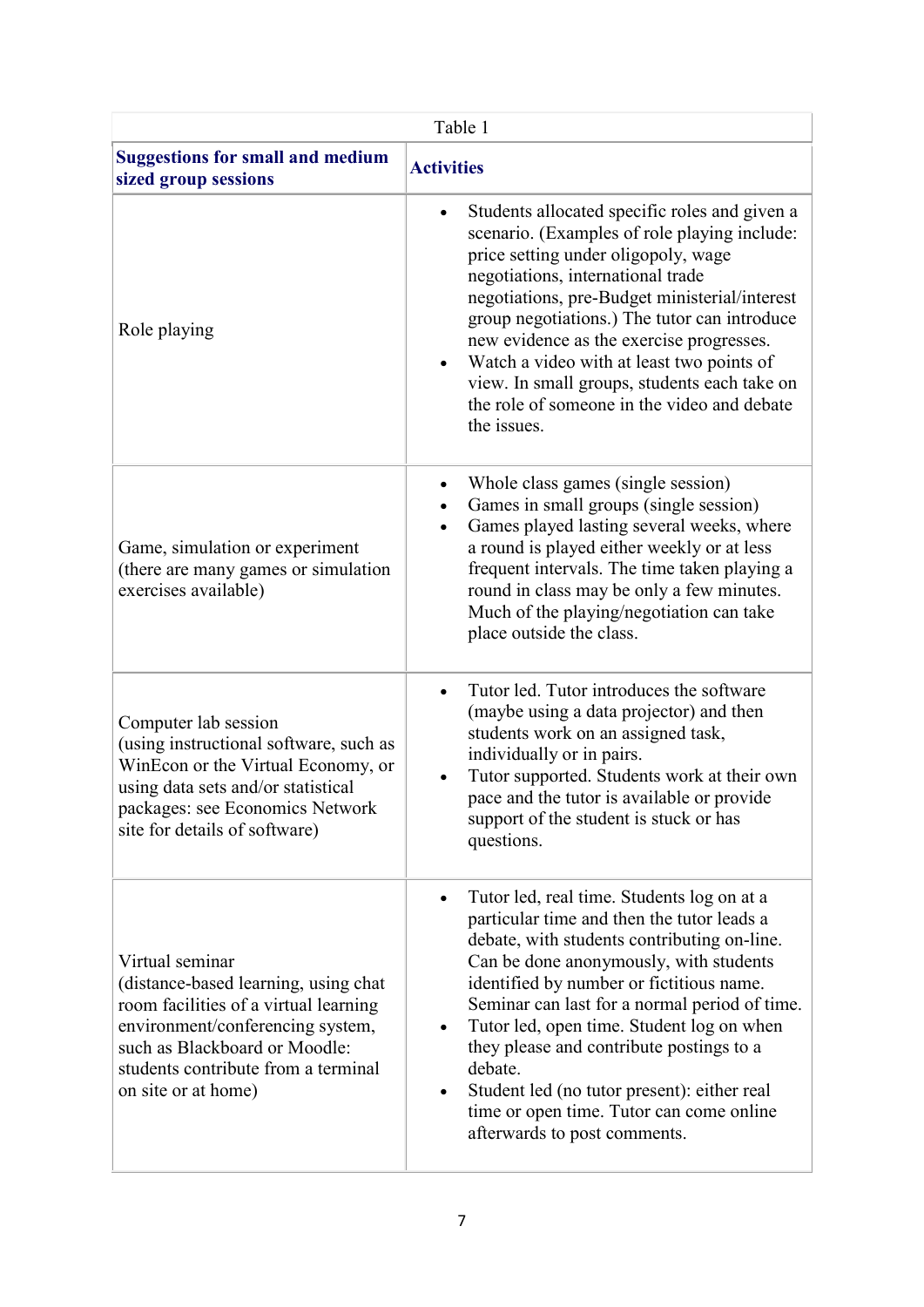| Table 1                                                         |                                                                                                                                                                                                                               |
|-----------------------------------------------------------------|-------------------------------------------------------------------------------------------------------------------------------------------------------------------------------------------------------------------------------|
| <b>Suggestions for small and medium</b><br>sized group sessions | <b>Activities</b>                                                                                                                                                                                                             |
| Video<br>(preferably not longer than 20)<br>minutes)            | Students then prepare answers to set<br>$\bullet$<br>questions and report on them.<br>Quiz on video material<br>Debate (whole or small groups) on issues<br>$\bullet$<br>raised. Students can be allocated specific<br>roles. |

While implementing many of these activities may seem daunting at first, they are likely to improve student learning immensely. In addition, they are fun both to organise and perform in the classroom.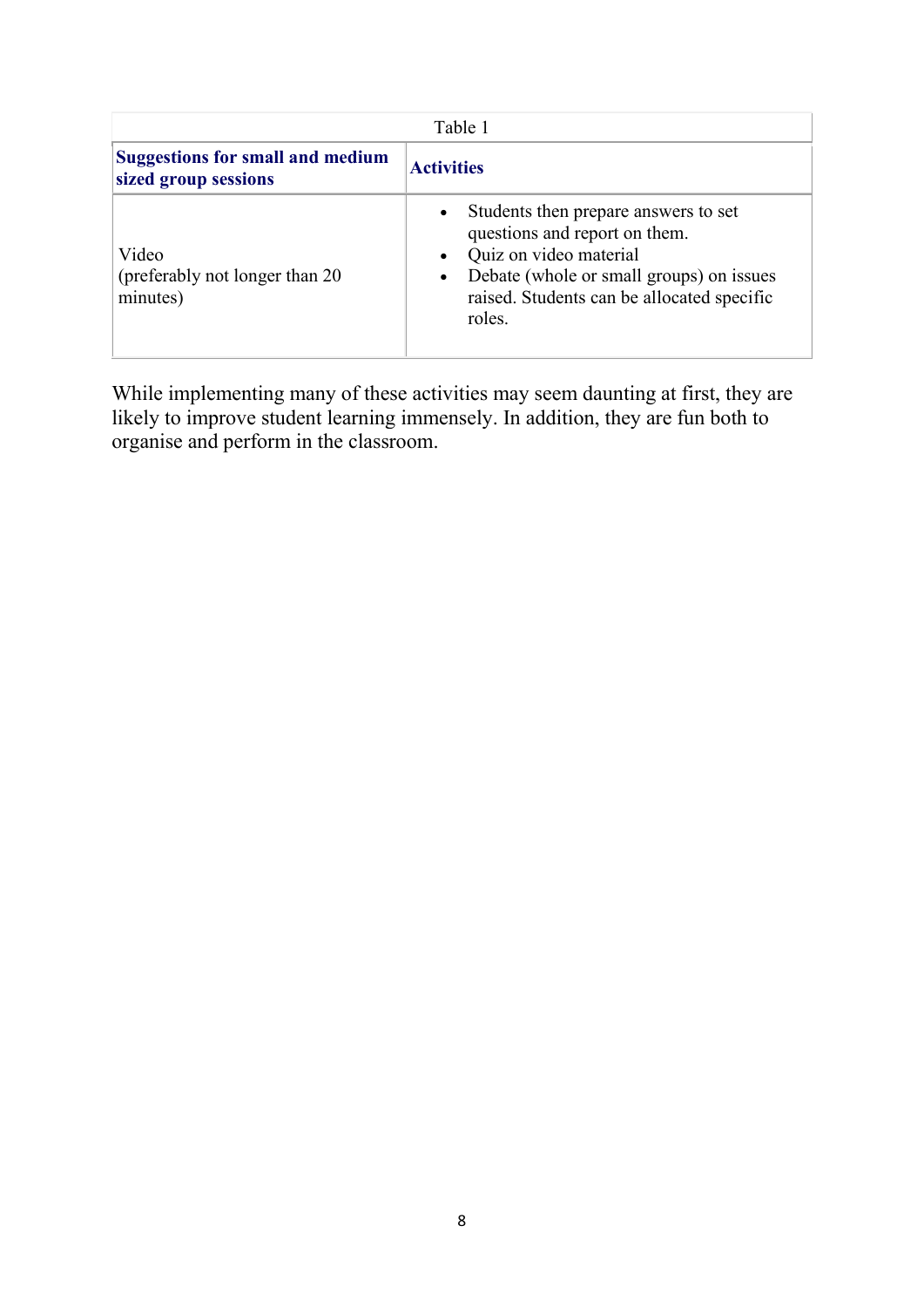# <span id="page-8-0"></span>3. How to approach small group teaching

As suggested above, all learning should facilitate student engagement and ensure students construct and design their own learning path. In small group settings, instructors have a variety of options to achieve this goal and the choice of tools may depend on the particular setting. A small-group 'lecture', which introduces new material will demand a different approach to a tutorial where the main aim is to practice and apply what has already been learned. Furthermore, instructors may work differently with a 'very' small group of below 10 people to a group with 30 students. [Section 4](https://www.economicsnetwork.ac.uk/handbook/smallgroup/4) discusses different modes of teaching for small groups of students.

### <span id="page-8-1"></span>3.1. The role of the instructor in small group teaching environments

"Teachers should guide without dictating and participate without dominating."

C.B. Neblette

It is often tempting as an instructor to plan a small group teaching session where the onus is always on the tutor: maybe to revisit material covered in large group teaching sessions and then to provide answers to questions set for the students, or to even 'lecture' new material to the students. In fact, if we as instructors always talk, there may also be less risk of students asking challenging questions. As highlighted elsewhere in this chapter, students may also be temporarily satisfied that the onus is not on them, as this means less effort for the student. However, students are highly unlikely to engage properly with the material taught in such a tutorial, and are unlikely to experience deep learning. To facilitate such learning, the role of the tutor is instead to organise the session, facilitate discussion and learning, and hopefully to inspire students.

One way to do this is to demonstrate to students what made us fascinated you in economics, motivating you to teach and research the subject. Instructors need to plan learning activities which make students responsible for learning. Such activities may be discussions, group work, student presentations and many more, which we discuss throughout this chapter.

A recurring theme of this chapter is planning: to facilitate interaction and learning requires careful planning. Tutorial activities and stimuli for the students should be planned, but at the same time sufficiently flexible to accommodate where the students' learning journey leads. This is demanding for the instructor, as the overall coherence of the session must also be preserved. In this sense, the role of the instructor is one of a moderator who provides guidance and structure to the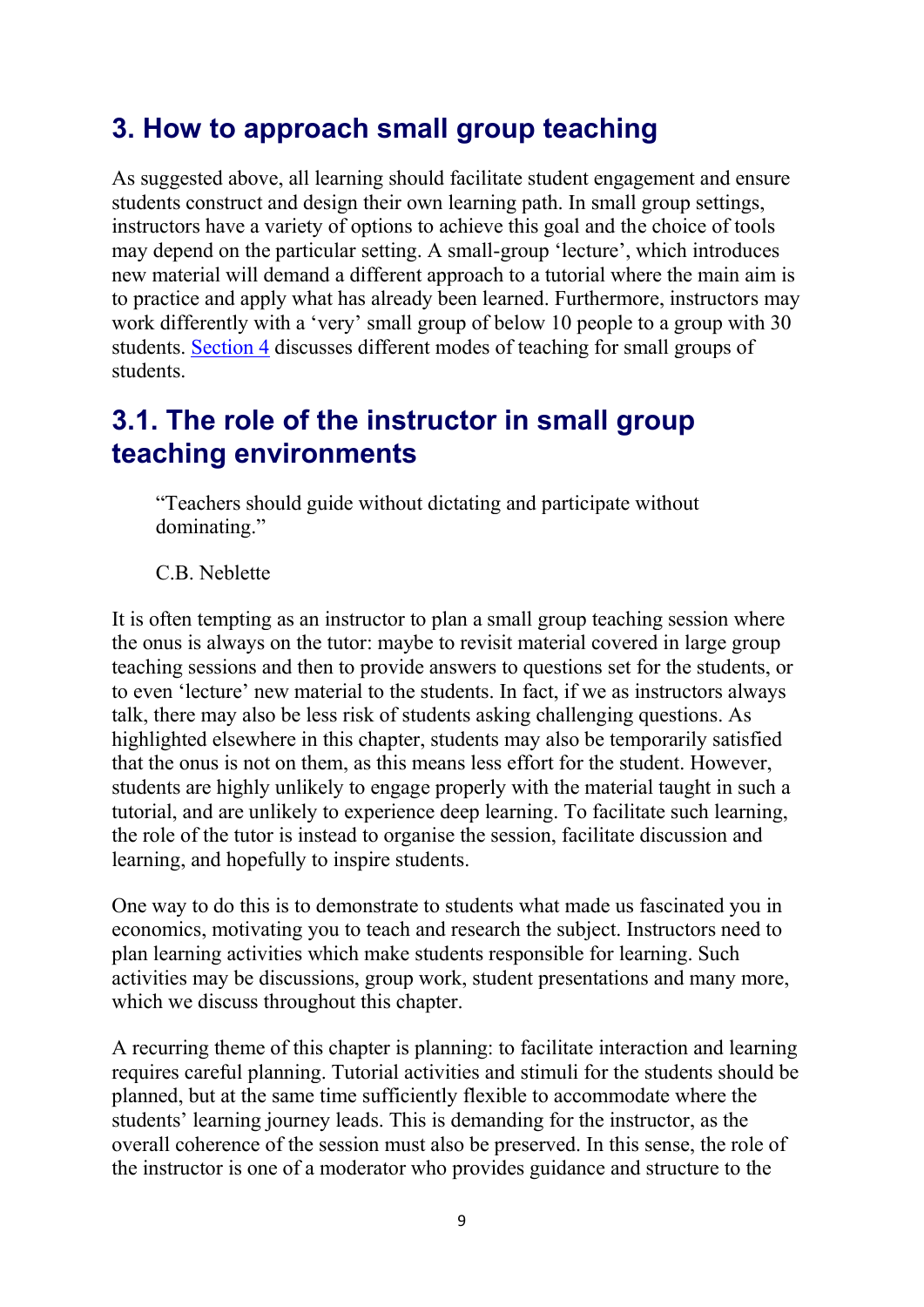students' learning journey. Alongside activities and stimuli, instructor may need to present some material, but this should not be the principal focus of the tutorial.

The instructor's role is an incredibly important one. For students to willingly engage in the planned learning activities the instructor organises, they must feel at ease so as to be comfortable contributing. The instructor's role extends to providing helpful comments and suggestions, encouraging students to work effectively with their peers; this might require the instructor to lead initially and then increasingly facilitate student discussion and student contributions. The objective is for students to have the confidence to ask questions, not only of the tutor, but of each other, and of the economics discipline. The instructor's role is certainly not easy, but it can be immensely rewarding.

Finally, tutorials are ideal for fostering students' transferable skills, including the ability to think critically, work effectively in small groups, present and articulate their ideas. The lack of such skills is a recurring complaint of employers when hiring economics graduates (for example in the [Economics Network Employer](https://www.economicsnetwork.ac.uk/projects/surveys/employers14-15)  [Survey\)](https://www.economicsnetwork.ac.uk/projects/surveys/employers14-15).

### <span id="page-9-0"></span>3.2 The first session

Even for experienced academics, the first teaching session can be daunting – especially where the tutorial is interactive and students are unfamiliar with the instructor and potentially each other. Ultimately teaching is partly a performance, and we need to appear confident even if we do not always feel so. However, confidence needs to be balanced with approachability. Students should always feel that they can speak to lecturers and tutors.

Students expectations about the module and the instructor are largely formed in the first session. Moreover, student perceptions display inertia - it can be very difficult to change students' views about the module later on. During the first class, the instructor can set the tone and familiarise students with the 'rules of the game'. When done properly, the learning atmosphere is then more likely to remain positive throughout the term. Therefore, the first session needs to be planned carefully. The first tutorial should ideally be scheduled early on in the term. In fact, a session during the first week can be particularly useful as little material may have been covered yet and time can be used to get to know each other and create a good learning atmosphere.

Things to include in the first small group teaching session (see also [Appendix 1\)](https://www.economicsnetwork.ac.uk/handbook/smallgroup/app1):

1. It seems a basic point but do not forget to introduce yourself; not only your name, but also contact details, location of your office, hours when you are available for student consultations etc.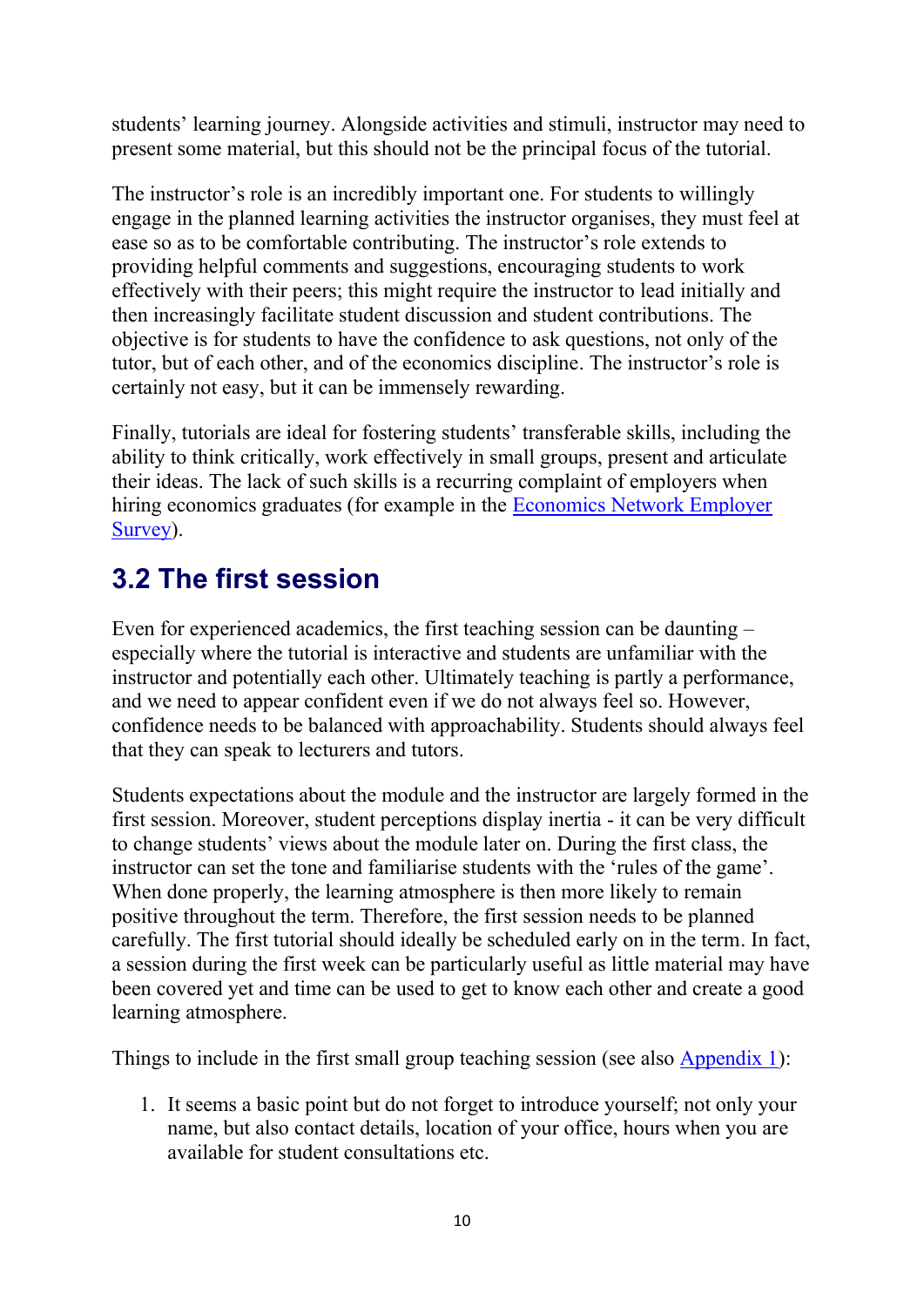2. Ask students to introduce themselves. Wherever possible it is immensely helpful to learn student names. Students appreciate it, but it may be particularly helpful if a student has problems. By knowing a student's name you can more easily access further support services or resources for a student.

It will be useful to find out more than a student's name. Student cohorts can be very diverse. There may be students in a class studying for different degrees, with different previous qualifications, very different motivations for taking a class etc. Hence, it can be invaluable asking students about, for example, the degree that they are enrolled on, their quantitative background etc. This can be done verbally, using Personal Response Systems (clickers) or software that allows students to answer questions using mobile devices. If technology is used, this can serve as an introduction to technology that will be used in subsequent tutorials. It can also be done by a short activity, which introduces students to the active learning tasks they will encounter in the module.

#### Teaching Tip:

Consider asking students to interview their neighbour and then present their peer to the class. This way students already practice presenting and speaking up, something which you as an instructor will expect them to do on a regular basis.

- 3. Students should all receive information on their modules, in the form of a module handbook. However, it may still be very valuable to spend a few minutes checking that students know where to get the learning resources they need for the module, understand the structure of the module, as well as how and when they will be assessed.
- 4. Finally, set expectations of what is required of students and what will happen in sessions more generally. If it is not acceptable to come to class late, then indicate this. Similarly, tell students if you expect them to turn mobile devices off. Most importantly, tell students to what extent you expect them to participate in class. Prepare students for group work, for giving presentations, or for coming to the front of the class to discuss answers on a white board. Make clear to students if you do not plan on covering all material, for example all questions on a question sheet or everything from the book chapters, in every session. You should make sure that students know what they are expected to do on their own and whether you will focus on only the challenging content or questions. Crucially, make clear to students what work they are expected to do before coming to the session, as well as after.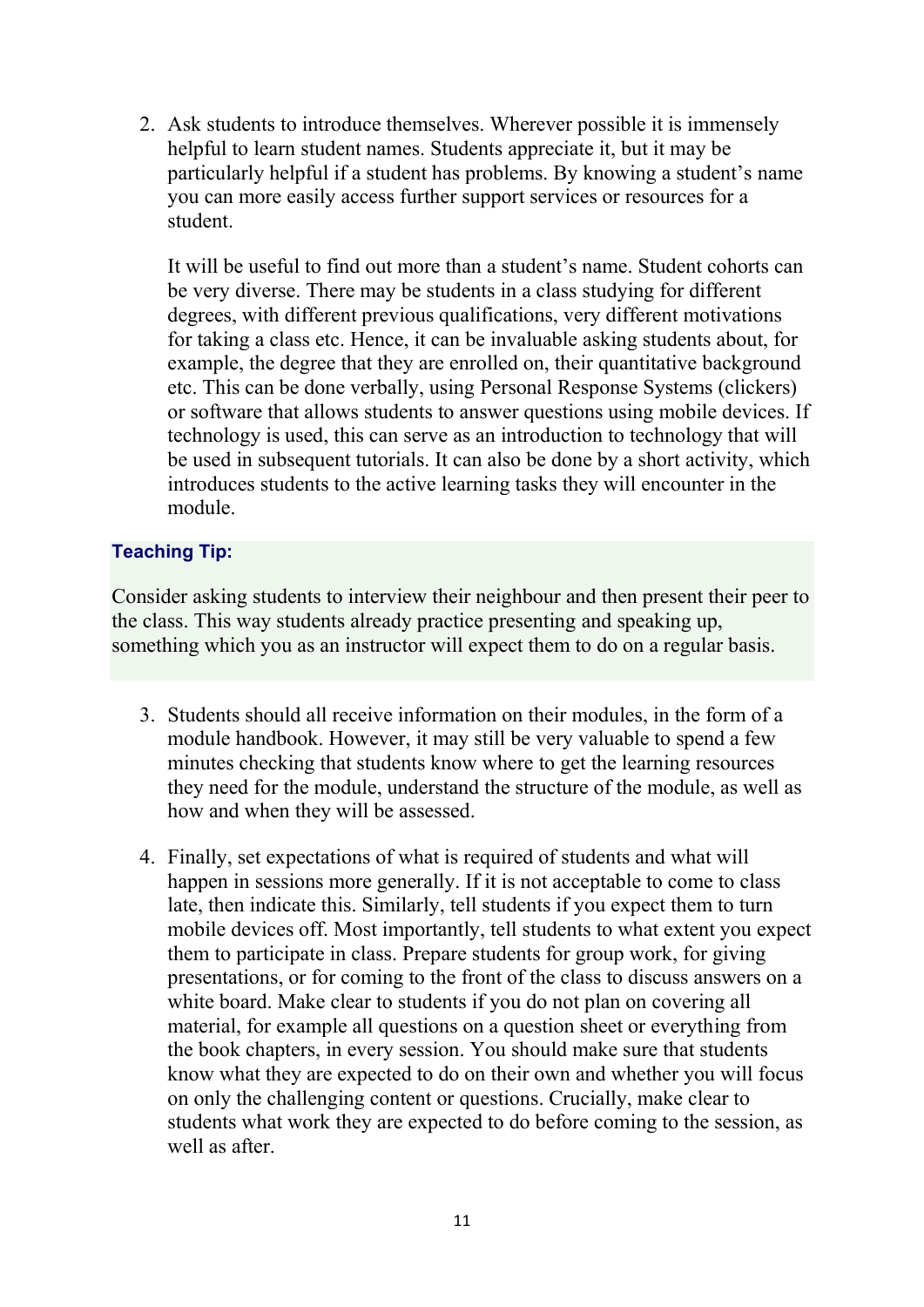#### Teaching Tip:

Having noticed that students increasingly were forgetting to turn their mobile telephones off or turn the ring tone to silent, invariably leading to disturbances when a telephone rings. I established a rule: if anyone's mobile (including mine) rings during class they have to bring sweets / chocolate / biscuits for the rest of the group to the next class. I have found that I do not even need to police the rule as students themselves are very keen to identify fellow students who should bring treats.

### <span id="page-11-0"></span>3.3. Planning small group teaching

For every teaching session, assign some time for introducing the session and ending it. Even though tutorials often seem too short, we must take time to introduce a subject, check that students are comfortable with the concepts to be discussed, and make sure that students are clear about the link between lecture and tutorial content and how they complement each other.

"It looks as if there is not much communication between lecturer (module organiser) and class teacher. Often the class teacher is unaware of the progress made on the module or of what and how some material has been taught in the module."

As highlighted above, students complain if they see no link between lecture and tutorial content. However tempting, avoid 'diving into' solving problems or delivering core material, even if concerned about limited class time. Similarly, always end by summarising what has been covered, any follow up work expected or that might be beneficial to students, and if possible, linking material covered with the material to follow in the module.

Generally, take care to explain to students what is expected of them, not only during a teaching session, but also before and after in terms of work. Also try and provide an appreciation of the progression of material covered in the module. This can also be done via an online learning environment such as Moodle or Blackboard. At university there is a much greater onus on the student to engage in independent learning – something students may not be aware of or understand what this entails, especially first year undergraduates whose learning will have been more closely guided prior to university. The first class may be a particularly crucial teaching event where one can use some time to introduce this.

Individual teaching sessions are part of the larger learning journey students embark on. Be it a lecture, a class session or an online session, the question arises how the individual teaching sessions fit together.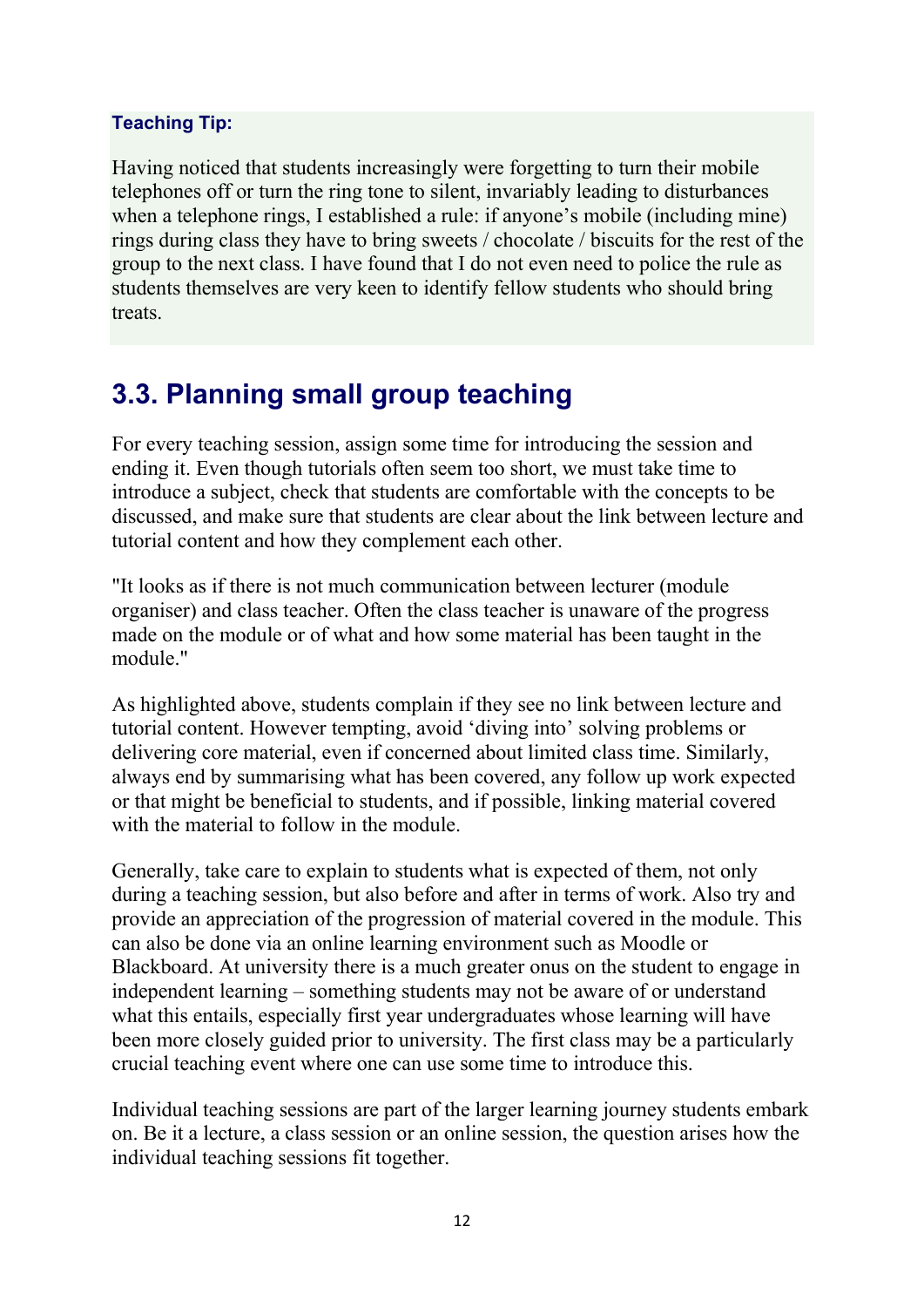### Teaching Tip:

Do not view small group teaching sessions as stand-alone events. Rather, consider how they fit with, and support, previous and future teaching sessions in the module and communicate this to students.

When thinking about sequence, first think about the aims of the individual teaching session within the larger context of the module (i.e. does the session introduce new material, does it take up ideas from the last lecture(s), etc.) and then consider what students should do before and after the tutorial. A guiding question when planning teaching should always be what students do before, during and after the session.

Table 2 summarises some ideas about student activities before and after the session.

| Table 2                                    |                                                            |
|--------------------------------------------|------------------------------------------------------------|
| <b>Student Activities</b>                  |                                                            |
| <b>Before class/seminar</b>                | After class/seminar                                        |
| Check understanding of lecture<br>material | Extend beyond core reading                                 |
| Make notes on further reading              | Check notes are complete on a topic                        |
| Attempt relevant online quizzes            | Check question sheet answers are complete                  |
| Prepare answers to set questions           | Collect relevant past examination questions                |
| Consider applications / examples           | Attempt past examination questions                         |
| Formulate questions for the instructor     | Check understanding of how a topic 'fits' into a<br>module |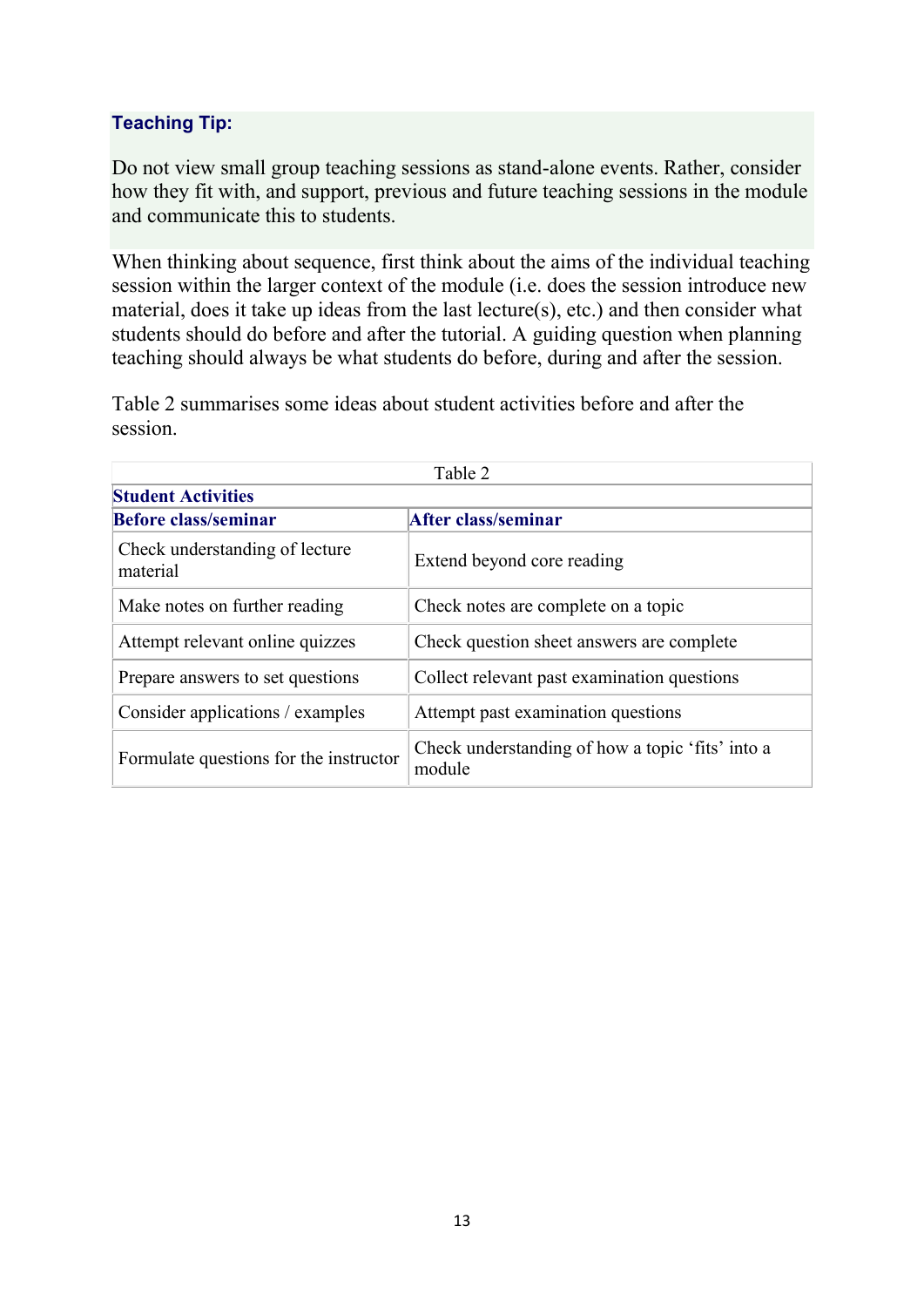### <span id="page-13-0"></span>3.4 Teaching in a team

As well as understanding and explaining how the different teaching sessions and topics in a module 'fit together', there is also a complex set of relationships underpinning any successful module. These include the relationships between the various staff involved and the relationship between staff and students. When teaching on a module, check where responsibilities lie. Is the teaching shared between lecturers and tutors? What is the aim of the small group sessions? Who is to decide such aims? Do we use question sheets for the tutorial, and if so, whose responsibility is it to produce such material? Will solutions be provided by the lecturer and are those given out to students? Who has responsibility for marking coursework and final assessments? To answer such questions, it is important to get in touch with colleagues to discuss responsibilities.

For some of the tasks related to small group teaching, there will be administrative support, and it is important to enquire about how to share the module administration appropriately. For example, you may want to enquire whether student attendance monitoring is the responsibility of the tutor, or automated in some way, such as with a student swipe card system. Similarly, find out who has responsibility for following class missed attendance, who has responsibility for inputting student marks etc.

Instructors often collaborate with other tutors, especially for large undergraduate modules. While inspiring and potentially a lot of fun, teaching with others can also be a demanding task. Subsections 3.4.1 and 3.4.2 explore the possible relationships with other instructors that may arise.

### 3.4.1 Working with fellow tutors

If you are coordinating a team of tutors consider ways to ensure they get to know each other and meet regularly to discuss teaching and assessment matters that may arise. You may even schedule regular meetings with all instructors where you discuss the approach taken in the upcoming tutorial. While it is important that teams meet with each other, it is equally vital that seminar instructors have sufficient opportunities to meet with a module convenor to discuss any issues arising.

Consider the length of time colleagues have to prepare materials. For example, if small group teaching is designed to support and follow up on large group (lecture) teaching, check that staff always have sufficient time to work through lecture resources before and to prepare materials for the small group sessions. Decide whether guidelines need to be given to staff as to how long in advance of a small group teaching session all the materials need to be made available to staff, and how these materials will be made available, for example via email, the VLE, on paper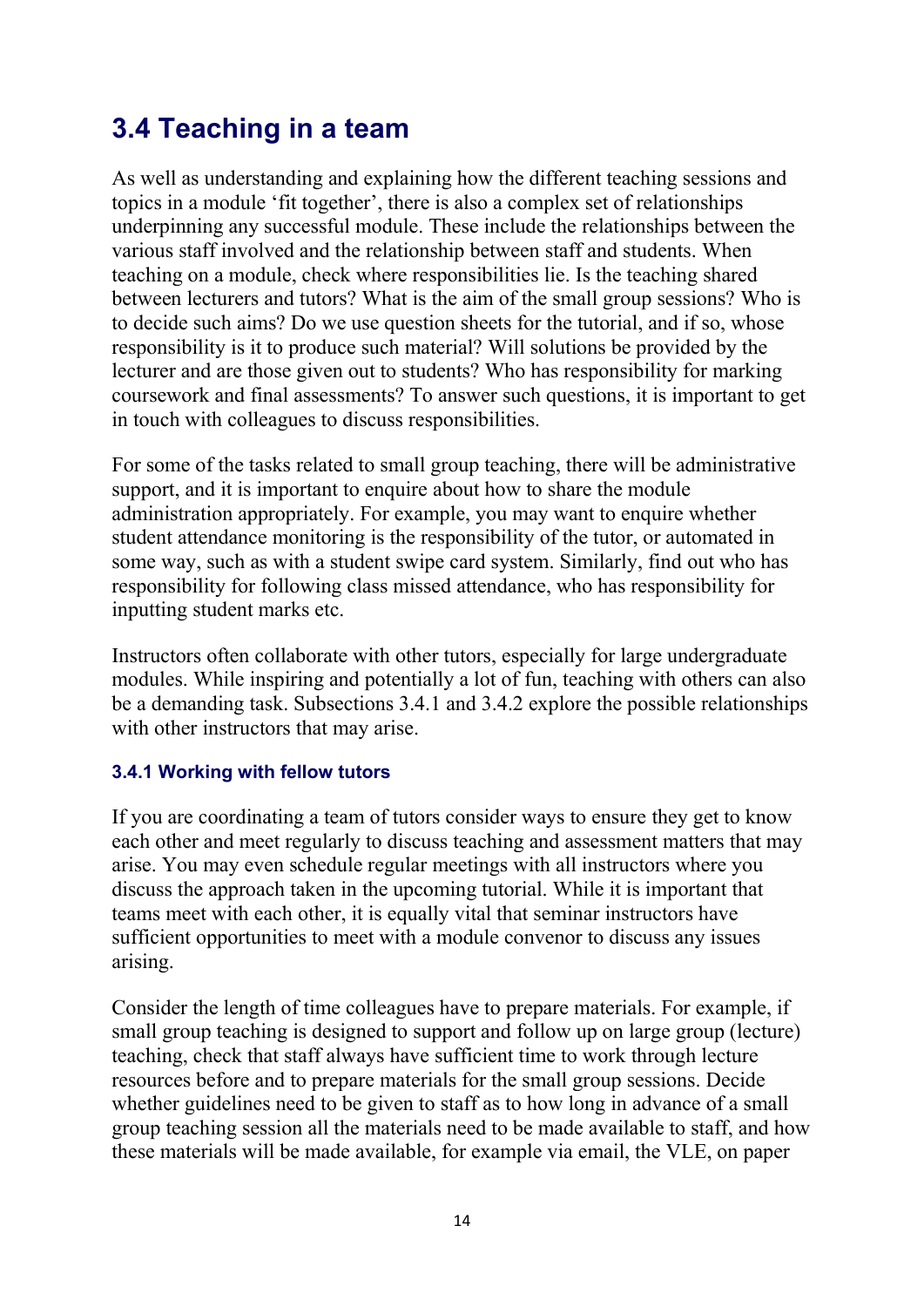etc. Colleague should not be expected to prepare for small group teaching the evening beforehand, because of delays in circulating materials.

Also think about how to coordinate marking across small teaching groups to ensure consistency, both for marking that takes place regularly, such as the marking of formative assessments including answers to question sheets, as well as the marking of summative assessments for example examinations, essays and dissertations. An initial meeting before teaching starts may actually be time saving, so that all relevant colleagues agree on a marking scheme and how to implement it, rather than moderating very different mark distributions after marking has been finished. Alternatively, consider asking colleagues to mark a sample of work and then agree marking conventions, rather than waiting until all the marking has been completed.

### 3.4.2 Coordinating groups of tutors

If you are coordinating a team of tutors consider ways to ensure they get to know each other and meet regularly to discuss teaching and assessment matters that may arise. You may even schedule regular meetings with all instructors where you discuss the approach taken in the upcoming tutorial. While it is important that teams meet with each other, it is equally vital that seminar instructors have sufficient opportunities to meet with a module convenor to discuss any issues arising.

Consider the length of time colleagues have to prepare materials. For example, if small group teaching is designed to support and follow up on large group (lecture) teaching, check that staff always have sufficient time to work through lecture resources before and to prepare materials for the small group sessions. Decide whether guidelines need to be given to staff as to how long in advance of a small group teaching session all the materials need to be made available to staff, and how these materials will be made available, for example via email, the VLE, on paper etc. Colleague should not be expected to prepare for small group teaching the evening beforehand, because of delays in circulating materials.

<span id="page-14-0"></span>Also think about how to coordinate marking across small teaching groups to ensure consistency, both for marking that takes place regularly, such as the marking of formative assessments including answers to question sheets, as well as the marking of summative assessments for example examinations, essays and dissertations. An initial meeting before teaching starts may actually be time saving, so that all relevant colleagues agree on a marking scheme and how to implement it, rather than moderating very different mark distributions after marking has been finished. Alternatively, consider asking colleagues to mark a sample of work and then agree marking conventions, rather than waiting until all the marking has been completed.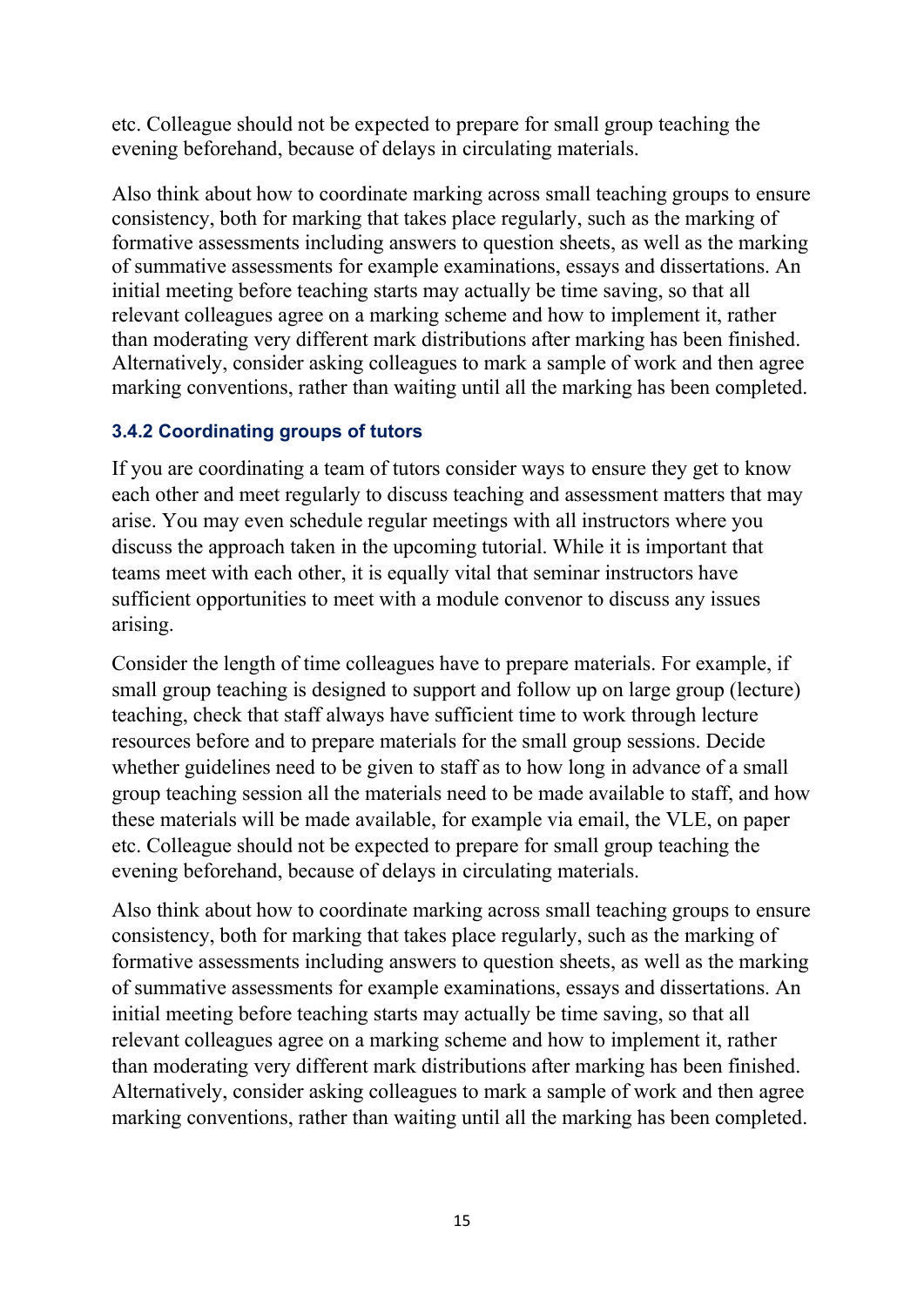# 4. Alternative forms of small-group teaching

Broadly speaking, economics instructors will focus on either technical material (i.e. the mechanics of a model or derivations) or engage with interpretive material, based on case studies, research papers, policy reports etc. One may encounter both aspects in the same tutorial, where technical material is introduced within the context of research papers or case studies. More commonly, however, there may be more of a separation. While knowledge construction and student engagement serve as guiding principles for both, instructors may adopt slightly different pedagogical approaches in each settings.

Generally, tool-based, more technical classes may have practice and repetition as an important element in them, while interpretive sessions may focus more on critical discussion.

Of course, students should be engaged in both settings, but instructors may choose different activities to facilitate this.

This section focuses on tips and techniques for planning tutorial teaching in a number of different settings: teaching problem sets [\(subsection 4.1\)](https://www.economicsnetwork.ac.uk/handbook/smallgroup/41), research based teaching [\(subsection 4.2\)](https://www.economicsnetwork.ac.uk/handbook/smallgroup/42), computer lab teaching [\(subsection 4.3\)](https://www.economicsnetwork.ac.uk/handbook/smallgroup/43), revision classes [\(subsection 4.4\)](https://www.economicsnetwork.ac.uk/handbook/smallgroup/44) very small teaching groups [\(subsection 4.5\)](https://www.economicsnetwork.ac.uk/handbook/smallgroup/45), small group lectures  $(subsection 4.6)$  and the use of classroom games  $(subsection 4.7)$ .

### <span id="page-15-0"></span>4.1 Teaching question-based problem sets (quantitative, model-based and interpretive)

Most commonly economics tutorials provide students with the opportunity to develop the knowledge gained in lectures. Each tutorial relates to particular lectures and students are required to prepare answers to a set of problem set questions either in advance or during the session. Such problem sets are common for technical material, including model work and derivations. However, they can also be used for interpretive material, where essay-type short answer questions are set on – for example - an assigned reading.

It can be tempting for a tutor to simply go through the answers to the problem set questions on the whiteboard at the front of the class. Students often seem to favour this, as the onus is on the tutor to provide solutions, which is what students might be ultimately after. There are several problems with this approach. Pedagogically, learning happens best when students construct knowledge. As discussed in section 2, retention rates and understanding remains low when students copy results without attempting the questions themselves. Furthermore, this is a very expensive mode for just 'giving out sample solutions'. In fact, printing solutions and running an office hour in case a student has questions may be an easier way of achieving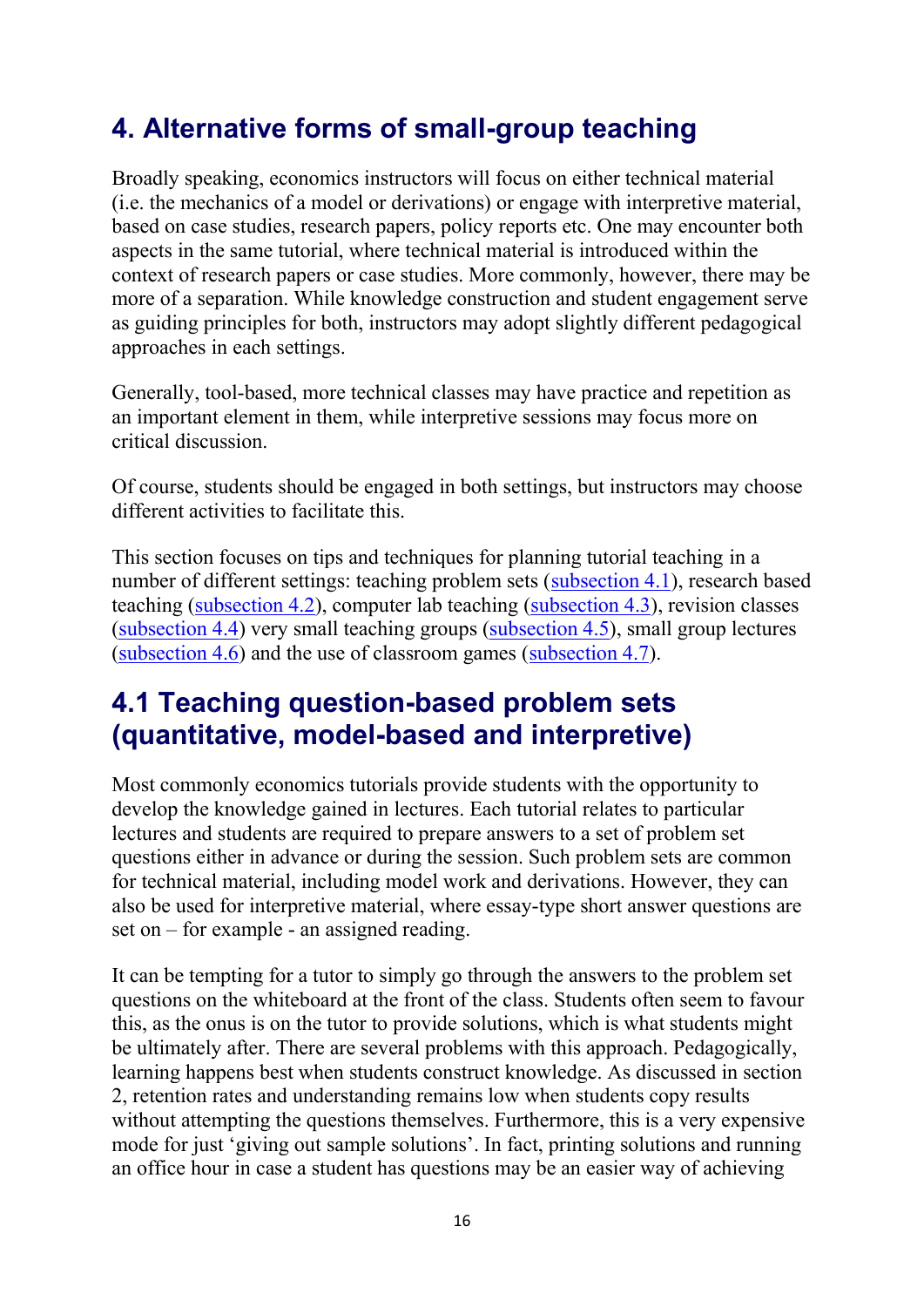the same goal. In addition, if the tutor presents the answers to all the questions set during the teaching session, students have less incentives to prepare the work prior to coming to class, or even to attend class. Interactive and engaging teaching sessions, by contrast, encourage students to prepare for sessions in advance, will help students identify material that they find difficult, will facilitate 'deeper learning' and thus improve recall at a later date.

When planning a problem-set based teaching session, work through the question sheet and consider which questions to cover in the session. Do not feel under pressure to go through every question but if you decide not to discuss particular questions make sure you explain to the students why you chose not to cover certain questions. Potentially coordinate with other tutorial teachers and discuss the fact that you will not cover all aspects with the module leader. However, also be prepared to be flexible. Ask students which questions they found most challenging, either during class with a show of hands or online voting or in advance of sessions; this information will help you prepare. Plan approximately how much time to spend on different activities in the session. For example, you may want to allot time for students to check answers with each other, to prepare answers to present to the rest of the group, time for students to play a short, illustrative economics game etc. Consider whether sessions can be planned so that there is a mix of individual, small group and whole class activities, so as to keep students engaged.

"Spoon feeding in the long run teaches us nothing but the shape of the spoon."

E.M. Forster

Evidence (for example, see **[Springer](https://www.economicsnetwork.ac.uk/refs#springer1999)** *et al.* (1999)) points to benefits for students working in small groups, The question therefore arises how we can get students to work effectively in such settings? In the following boxes we share some ideas on possible approaches. Remember, for any interactive teaching session, it is vital to plan carefully in advance.

### Group work:

Ask students to work in small groups - each group may work on a different question - with each group expected to present their answer to the rest of the class. To save time, the student groups can be asked to prepare their presentation prior to the session so that minimal class time needs to be spent by groups. If presentations on different questions are prepared in advance they can be uploaded to the Virtual Learning Environment (VLE) to create a bank of student answers. However, the answers should be checked by the tutor for accuracy before being uploaded.

Once students gain confidence from presenting their work in groups, it is easier to ask them to contribute individual answers.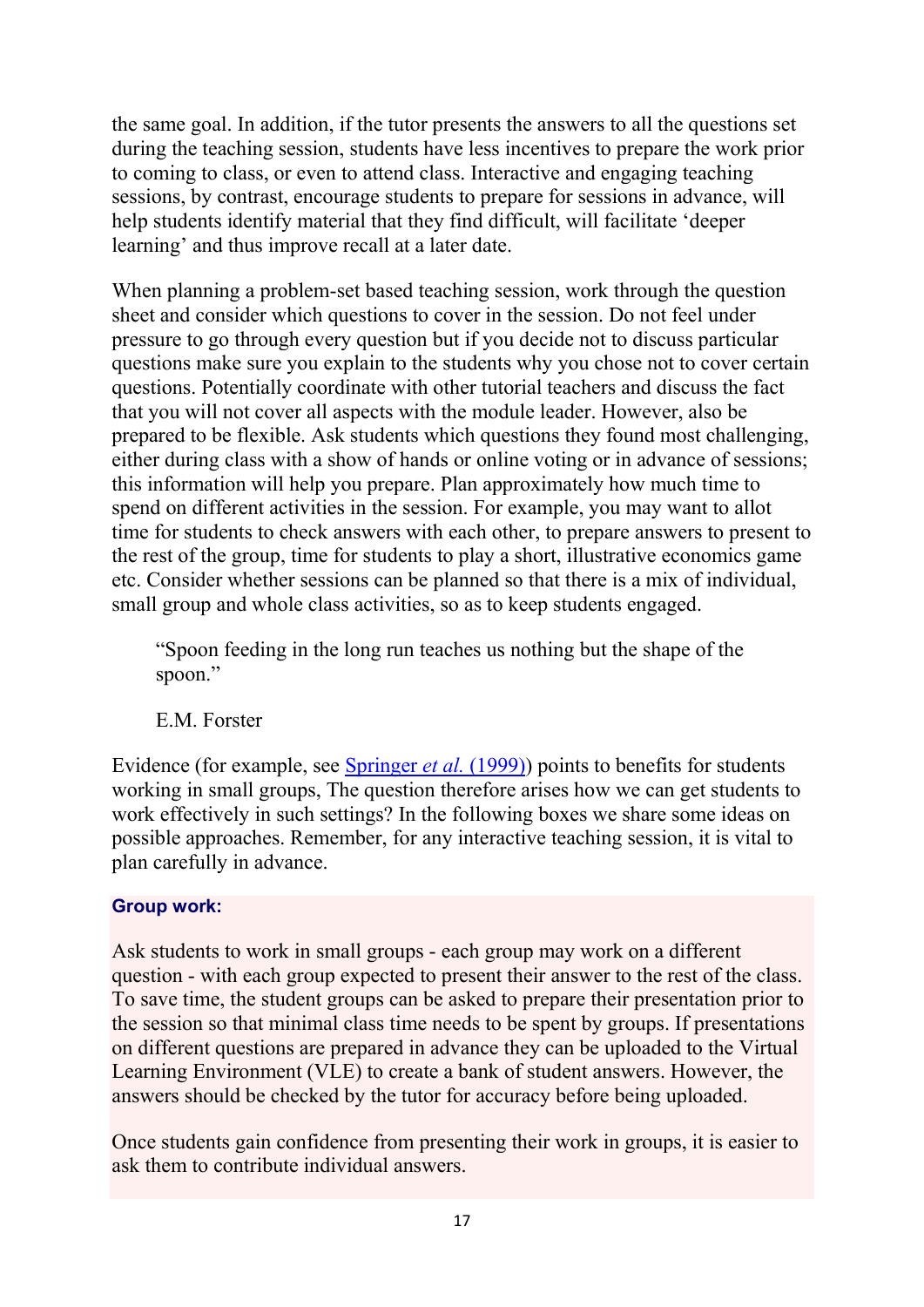#### Student Discussions:

Especially effective for interpretive sessions, this is a good mode of getting students to reflect on different sides of an argument. Students could be split into two groups (there are several ways of forming groups and you may wish to mix them up) and each group asked to reflect on arguments for a specific position. Make sure students use economic evidence to support their arguments. It is vital to ensure the level of the discussion is appropriate to the academic setting. Let students prepare a 5 minute speech to formulate some of their arguments and then start the discussion. During the discussion, your role is one of moderator. You may allocate speaking time, ask groups directly how they would counter a specific argument, ask clarifying questions etc. You may also stop the discussion for a short time to review some economic arguments.

#### Teaching Tip

For example, a discussion about the appropriate amount of abatement to combat climate change may be put on hold when students talk about discounting. You as an instructor may review the concept of discounting before getting back into the discussion. It is your role to clearly define the learning outcomes (the concepts and arguments the students should grasp) and moderate the session to achieve these.

#### Role Play:

Role Play could be a variation of the student discussion. In particular, you could assign specific roles to students.

#### Teaching Tip

In a discussion about environmental damage after a large oil spill I once [u1] let students discuss ways of estimating compensation payments to local fisheries. I assigned the role of the oil company, an economist, an environmentalist, and the local fishery to different groups and 'played' a discussion about the appropriate compensation payments. The exercise enables students to reflect about different approaches to calculate economic value and that the choice of method and aspects to include may strongly depend on personal preferences.

#### Student Presentations:

You may ask your students to prepare presentations on a specific topic or a research paper, where you use the questions in the problem set to guide the flow of the presentation.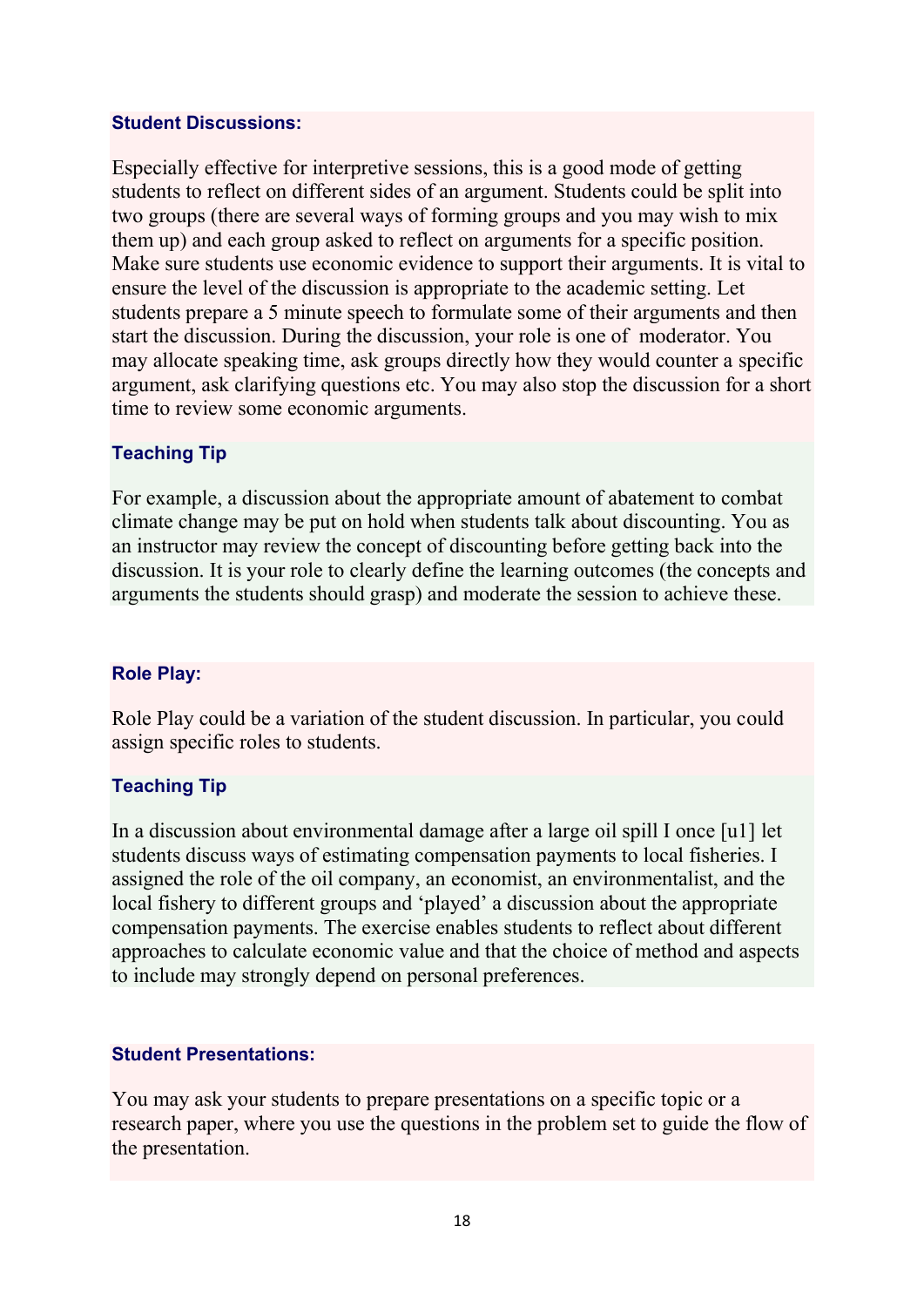There are several advantages to letting students present problem set answers. First, the problem set questions can be micro-tuned to assure a specific flow of the presentation. Second, by explaining to others, students can show whether they have really grasped to concepts and workings of a model. Third, the students gain transferrable skills important for the workplace. In principle, student presentations can be used for both interpretive and more quantitative material.

Students can either present answers by themselves or in small groups. In the first case, students may be asked to prepare material, for example read a research paper. A first question could be to summarise the article in a few sentences. One could then pick out some specific concepts and questions and let students reflect on these. For more technical material, one could ask students to prepare a short presentation of a specific technique, explain the steps of a derivation or use a graphical model to run through a specific economic argument.

As an instructor, you want to make sure the whole group is engaged, rather than one individual. This can be easily achieved by stopping the presentation and asking the group questions like: "Why did the student do a specific step?", "What is the potential problem with this approach?" or "How else could one have answered the question?". The structure of a problem set may also lend itself to mixing up presenters.

### Teaching Tip

Instructors often claim it is difficult to get students to the board. One way of achieving this is to ask students first for an answer. If the answer is correct, congratulate the student and ask if she/he could write it up on the board. Once in front of the class, the student can be asked another question.

### <span id="page-18-0"></span>4.2 Research-based teaching: projects and case studies

In research projects, students can embark on their own research journey and can apply what they have learned to real world scenarios. Following the constructivist learning approach, research-based education enables students to create their own knowledge and gives them the opportunity to guide their own learning journey. Research-based education can be implemented as an individual or group task and may take the form of an essay, an online project (i.e. a Wiki) or result in other outputs, such as a video.

Students may complain that they cannot see how the research-based tasks links to the main lecture material. Small group seminars are an ideal place to let students work and discuss their ideas and get guidance and feedback from the instructor.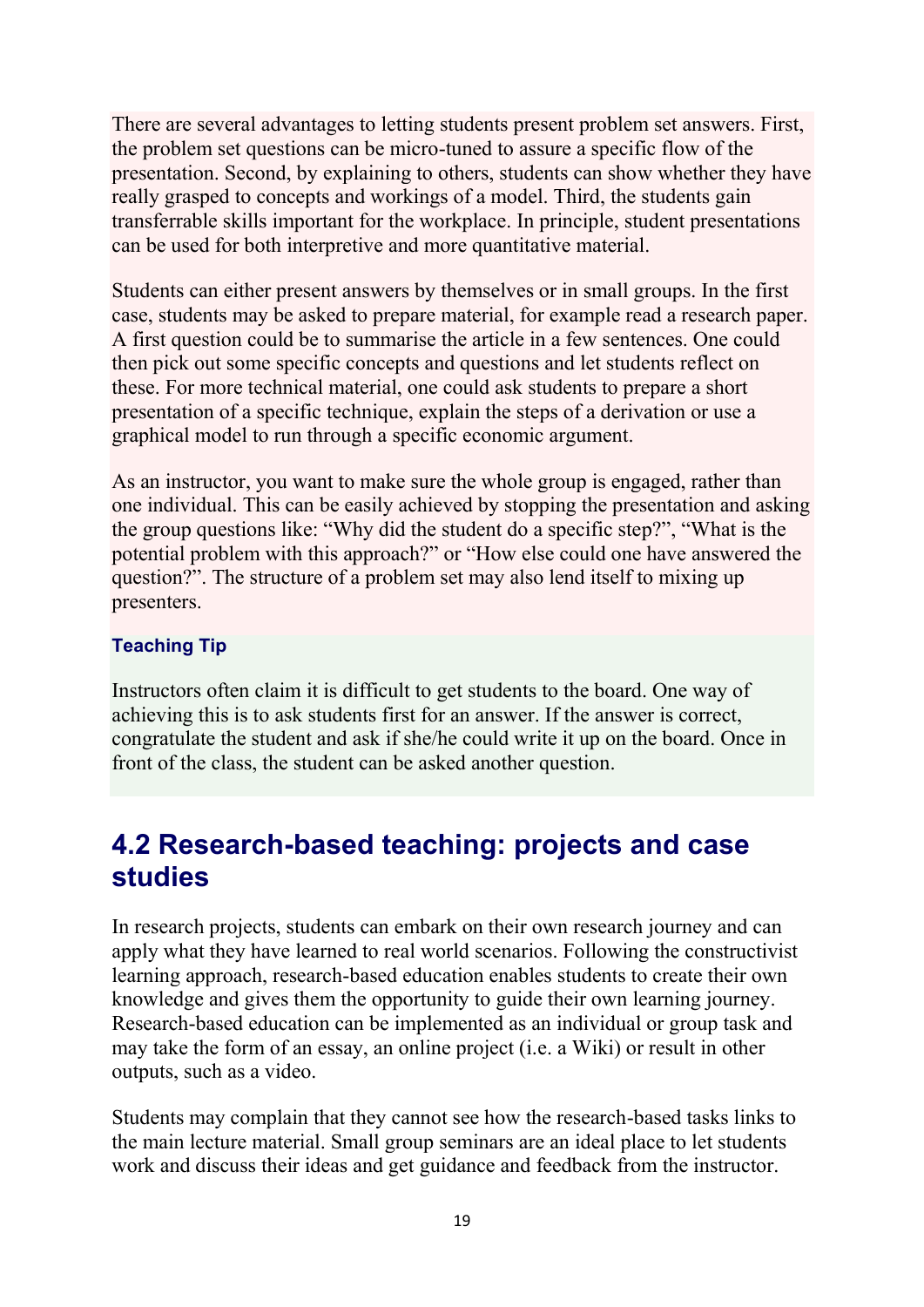Often students just need a few suggestions or assurance that their work is going in the right direction, or maybe just a reminder about a specific link to the lecture material so that they can continue their work.

Small group sessions can be used to facilitate students' learning alone or in a group. While costly, individual feedback is most valued by students, so spending some time to guide the learning process is well-invested time. In this scenario instructors may give a short introduction about what is planned for the session, maybe showcase some particularly good work in progress, discuss some general feedback comments which apply to most or all cases and then speak to students individually, while they are working on further developing their projects. Students may also present their ideas to their peers while instructors walk around, listening into conversations, giving customised feedback or asking questions to help students progress.

It is important to frame such student-led sessions with a beginning and an end. To finalise the session instructors may share some of the questions which emerged in the discussion, ask students to present some of the ideas they came up with, and provide some general guidance about how to proceed in their work.

#### Teaching Tip

In one of my modules students were asked to create a Wiki on income and commodity taxation around the globe. They first individually collected information about the tax system in an assigned country. Then students worked in groups of around 8 to write an online comparison of the tax systems of their assigned countries. I used small group sessions to facilitate student discussion, showcase especially successful work and to guide their next steps. This feedback was vital for the students to progress successfully and to understand the link between their project and the module material more generally.

### <span id="page-19-0"></span>4.3 Computers in small group teaching

Small group teaching environments may also be used to enable students to work with IT. You may find yourself leading a computer lab seminar using software packages such as STATA, R, Mathematica, Maple, or Excel. Increasingly, universities are investing in trading rooms such that students can become familiar with trading platforms [\(Sharma, 2015\)](https://www.economicsnetwork.ac.uk/refs#sharma2015). The focus of such sessions is that students work through material to familiarise themselves with the software package. Learning by doing is crucial in these kind of classes, with students working individually, pairs or small groups to work through a specific problem.

Problem sets or pre-prepared notebooks, where students are guided through specific material are ideal for these kind of seminars. Most software packages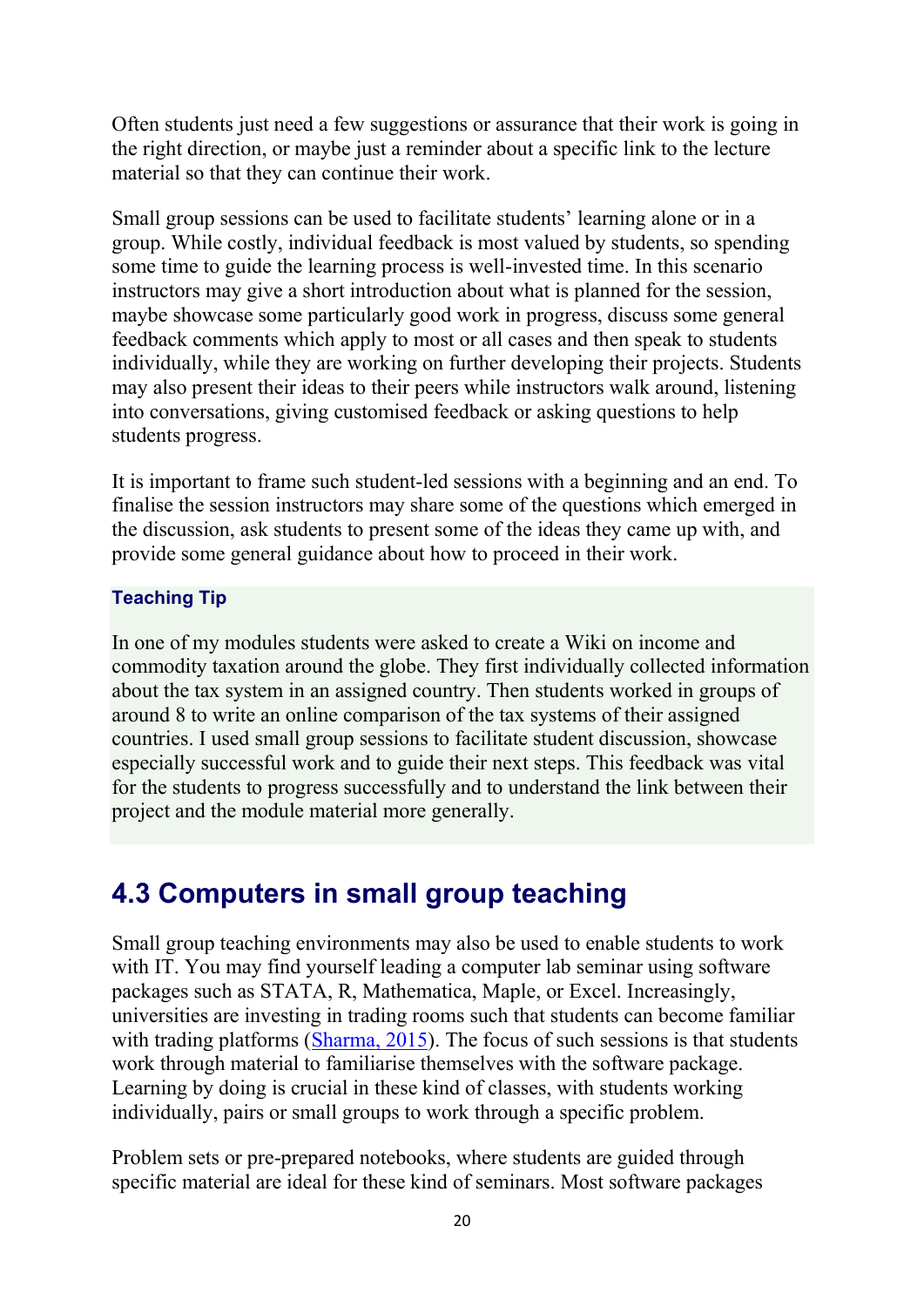enable the instructor to pre-prepare notebooks and do-files. This may have the advantage that students can work through a skeleton where some of the tasks are already prepared and examples are given, instead of having to programme everything from scratch. In such a teaching environment, the instructor may want to motivate the session at the beginning, then let students work through parts of the problem while walking around and answering specific questions. After 15-20 minutes it is worth discussing the material with the whole group and resolve queries before giving students' time to work through the next part individually again. A well-prepared data file would allow students who did not manage to complete one task to be still be able to continue and work on subsequent tasks.

#### Teaching Tip

In an Environmental Economics module I used seminars to expose students to work with Mathematica and simulate models to better understand the interaction between the economy and the environment. I pre-prepared Mathematica notebooks that guided students to first understand the code, add to it and amend it and then interpret graphs and model outcomes. Students worked through the material with their neighbours but could ask me questions throughout the session, at which point I would go to their computer to help. Four to five times during the two hour session I discussed parts of the material in plenum. As students worked through the material themselves they experienced that things did not always work as expected. The programming code entered may be incorrect, or the output not intuitive. This is when students must stop and rethink the model set-up. It is the failures and struggles that make students learn; the tutorial environment is ideal to support this learning process.

### <span id="page-20-0"></span>4.4 Revision classes

Revision classes need to be prepared carefully. It is tempting, especially as teaching draws to a close, to think that all that is required is to turn up and answer student queries without divulging too much information about the forthcoming assessment. However, revision classes require careful planning and preparation to ensure that students gain as much benefit as possible from them.

First, consider if there is any information (other than the topics of unseen assessments that students invariably ask for!) that can usefully be provided to students. Examples include:

• A brief overview of the overarching structure of the material covered in the module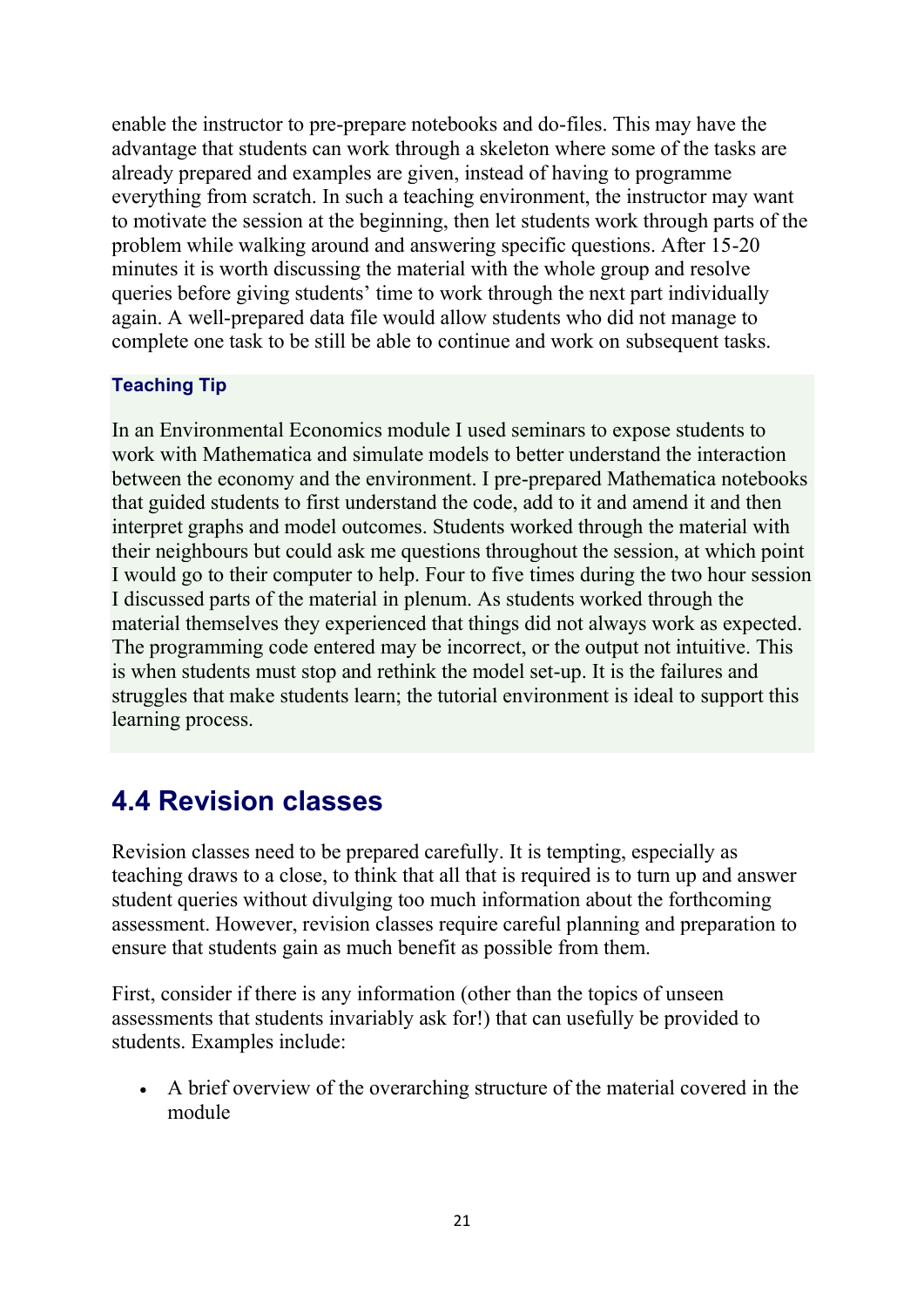- Guidelines as to the format of a forthcoming assessment and any information that will be provided, for example an equation sheet, copies of statistical tables etc.
- Past assessment questions
- Specimen past answers
- General assessment feedback documents that were circulated to students who sat the assessment or examination previously
- Module or assessment specific marking criteria
- Details of the marking process
- Resit provision

We often assume that students are informed about the format of assessments and marking criteria, but we should not lose sight of the vast quantity of information that students receive in paper and/or electronic formats. When providing information, such as the items suggested in the list above, also set aside time to talk through the documents, and give students an opportunity to ask questions. For example, marking criteria statements may be easy to understand for an academic or PhD student, but challenging for students.

Students may not be aware of the rigorous marking procedures in place in universities. It can be reassuring to students to know their work is marked by one (internal) marker, with at least a sample marked by a second (internal) marker, with a sample also being looked at by an external examiner. Further, that attention is given to the distribution of marks across a cohort and any papers that receive marks close to classification borderlines are given particular attention at multiple stages of the marking process.

Check whether any past scripts have been saved and whether former students gave permission for anonymised answers to be circulated. Students often find it enlightening to see examples of good and weak answers by former students. By seeing examples of high quality work students can be inspired, while both stronger and weaker past work can be evaluated against marking guidelines to help students appreciate what is expected of them.

Consider whether you would like students to undertake any specific activities in advance of a revision class. Revision classes can be daunting for less experienced staff as students may ask questions from across multiple weeks of a module. To help both staff and students prepare, students can be invited to submit questions to be covered in a revision class in advance. Similarly, students can be asked to prepare draft answers to previous years' questions.

### Teaching Tip

Consider using an online forum to collect questions. In such a forum students can also answer questions of their peers. This will facilitate student discussion and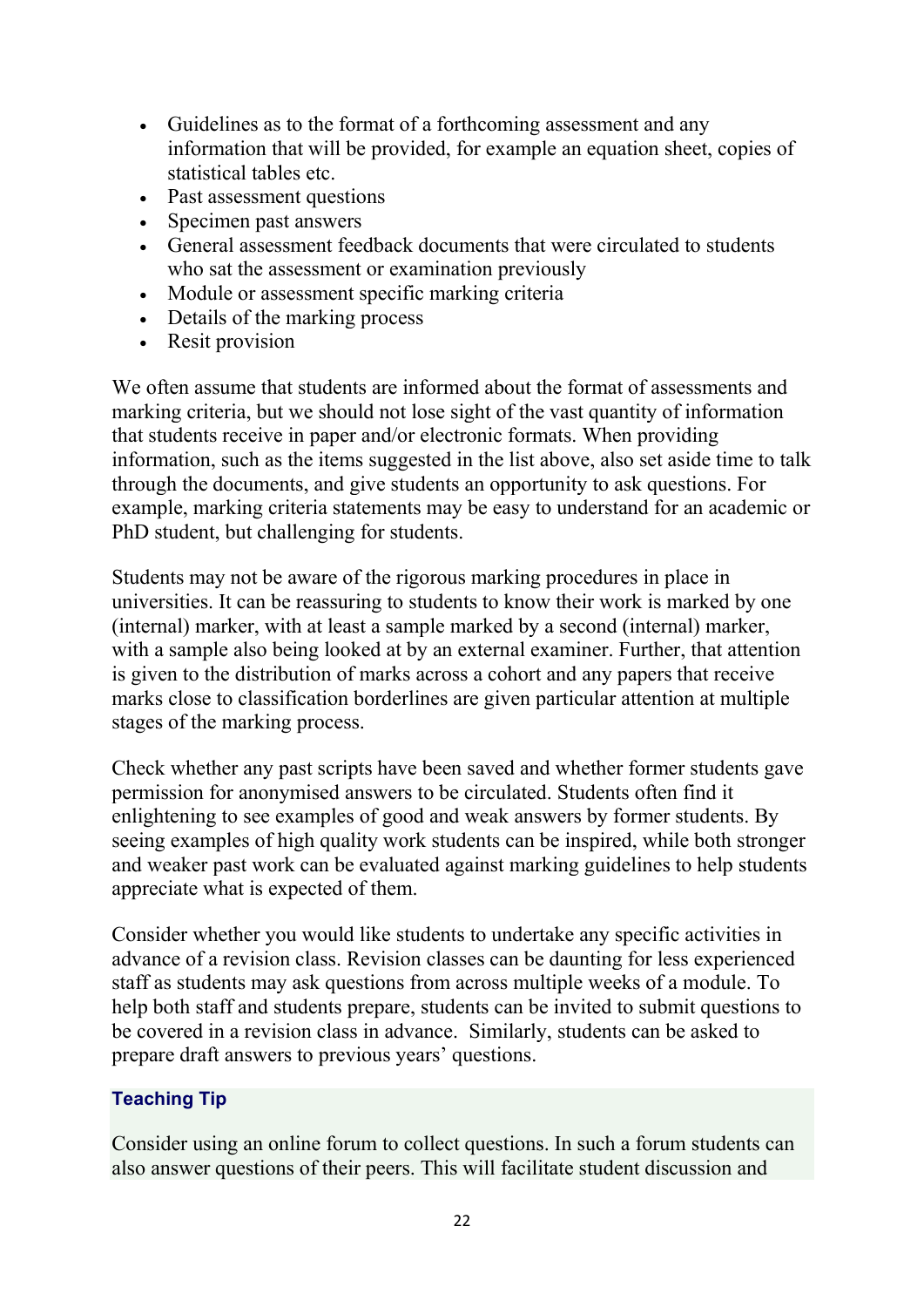enable students to explain material to others, which is the ultimate check of whether the material has been truly understood.

Ideally a revision class should remind students of the overall narrative of a module and provide students with an opportunity to clear up any niggling doubts about material covered, while providing an opportunity for students to appreciate what is required for a first class / distinction level answer. Revision classes should be interactive with lots of opportunity for students to ask questions and contribute.

### Teaching Tip

A competitive element can also be introduced. Asking questions using personal response systems or mobile devices can help students discover where they may have gaps in their knowledge. Similarly, a team game based on 'Noughts and Crosses' can be used to encourage students to answer questions and also set questions for another team, in so doing offering an additional opportunity for students to revisit their module notes. This game is outlined on The Economics Network website:

### [https://www.economicsnetwork.ac.uk/showcase/elliott\\_0x](https://www.economicsnetwork.ac.uk/showcase/elliott_0x)

Consider whether advice can be given as to specific activities students should undertake after the revision class. Students know they need to learn material but may less clear about how to learn. A student may take in little from reading a text book for even an hour, and may need suggestions as to how to vary their revision activities. As such, consider whether recommending any of the following:

- Diagram drawing practice
- Self-testing on frequently used mathematical or statistical methods
- Past question practice, may be writing essay plans rather than full essay answers
- Reading relevant recent newspaper articles for illustrative examples to support answers
- Revising with other students
- Discovering academic references beyond those recommended on module reading lists.

Finally, do not forget to advise students on where they can receive further support when preparing for assessments. When will staff be available to see students in their offices? Will a VLE discussion board continue to be monitored? etc.

### Teaching Tip: Reviewing previously submitted work

One activity that students find hugely beneficial is reviewing work previously submitted by students. This could be work submitted for module assessments or answers to past examination questions. You must remember to get students'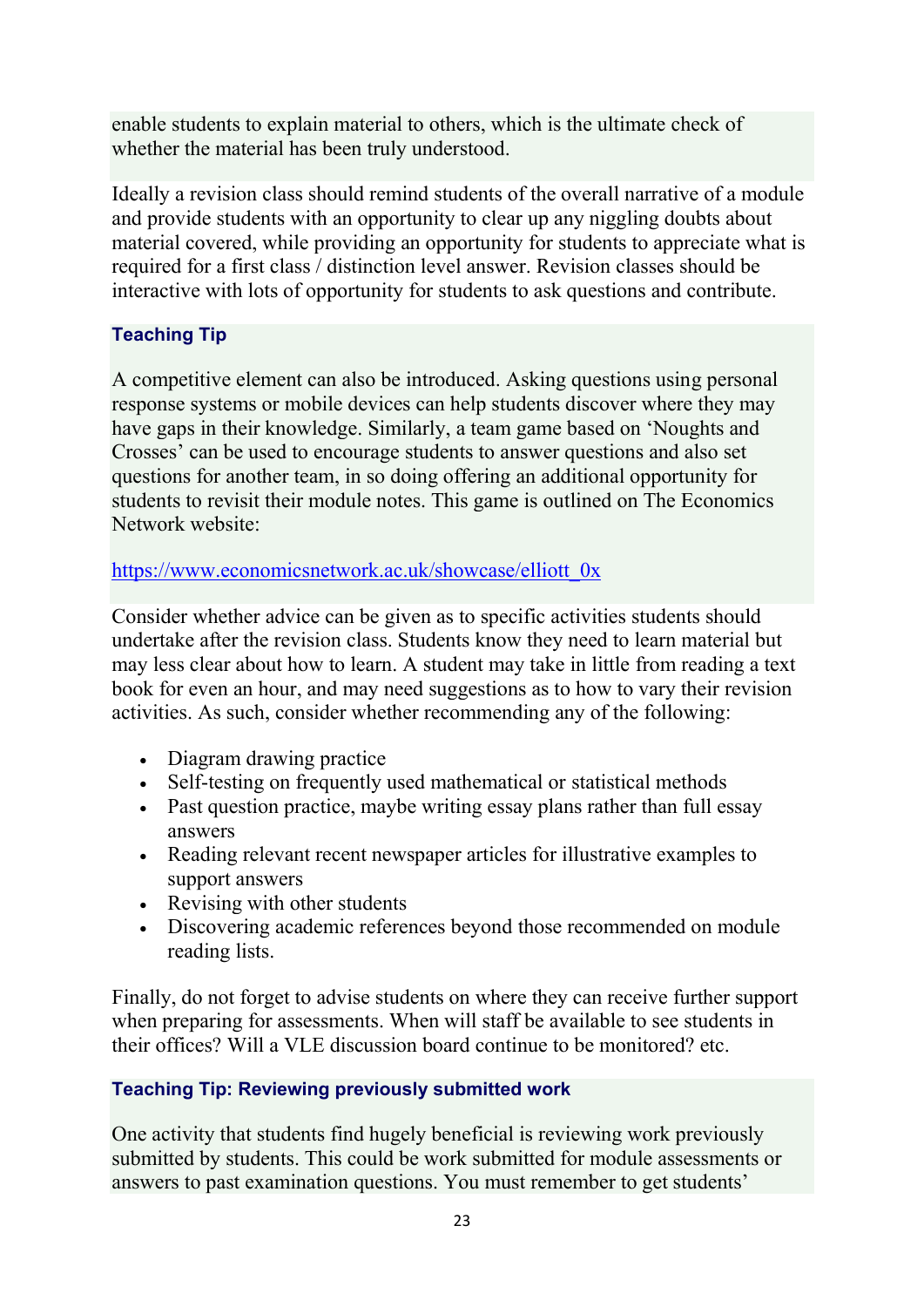permission to use their work and ensure it is anonymised. Give examples of very good and also weak answers. Students can be asked to read answers in advance or in class, and then asked as a group to comment on the strengths and weaknesses of the answers, offering suggestions as to the appropriate marks. Consider doing this in conjunction with the marking criteria. The resulting discussion is often very lively and revealing to students, highlighting what is expected of them.

*"I found the evaluation of previous projects extremely helpful in understanding what was wanted from me - it would be great if other courses took this up!"*

# <span id="page-23-0"></span>4.5 Very small "small group teaching"

You may find yourself working with a very small group of people, perhaps 2-4 students, either in a formal tutorial setting or in office hours. The dynamics of such sessions are likely to be very different. As instructor you have the chance to monitor very individually a student's progress and consider how to support the student in her/his learning journey.

These sessions work best if students pre-prepare material, for example an essay or problem set or engage in some independent research and write up a short summary, which can be submitted to the instructor before the actual teaching session. This way the instructor can read and target the session more precisely to the students. These sessions should be interactive, with the students talking most of the time and the instructor steering the discussion with the right questions.

Such sessions can be incredibly inspiring for students as they feel they can directly benefit from the expertise of the instructor. But at the same time it can be daunting as small group sessions are harder to prepare for and the instructors' knowledge and confidence in the material is directly tested. To avoid difficult moments, looking at work in advance of the sessions and asking students if they had particular problems with the material may help.

Teaching a very small number of students can be beneficial for the weakest students as well as for the brightest students in the group, as the instructors can find out where exactly a particular student struggles but at the same time really push the able student to intellectual heights. Furthermore, instructors can stimulate a learning environment where peers can learn from each other and beneficial peer effects are maximised.

### Teaching Tip

With a very small group of 2-4 students, why not ask one student to explain a particular complex concept to the other student(s)? Or let one student discuss a possible viewpoint while the others need to argue against it?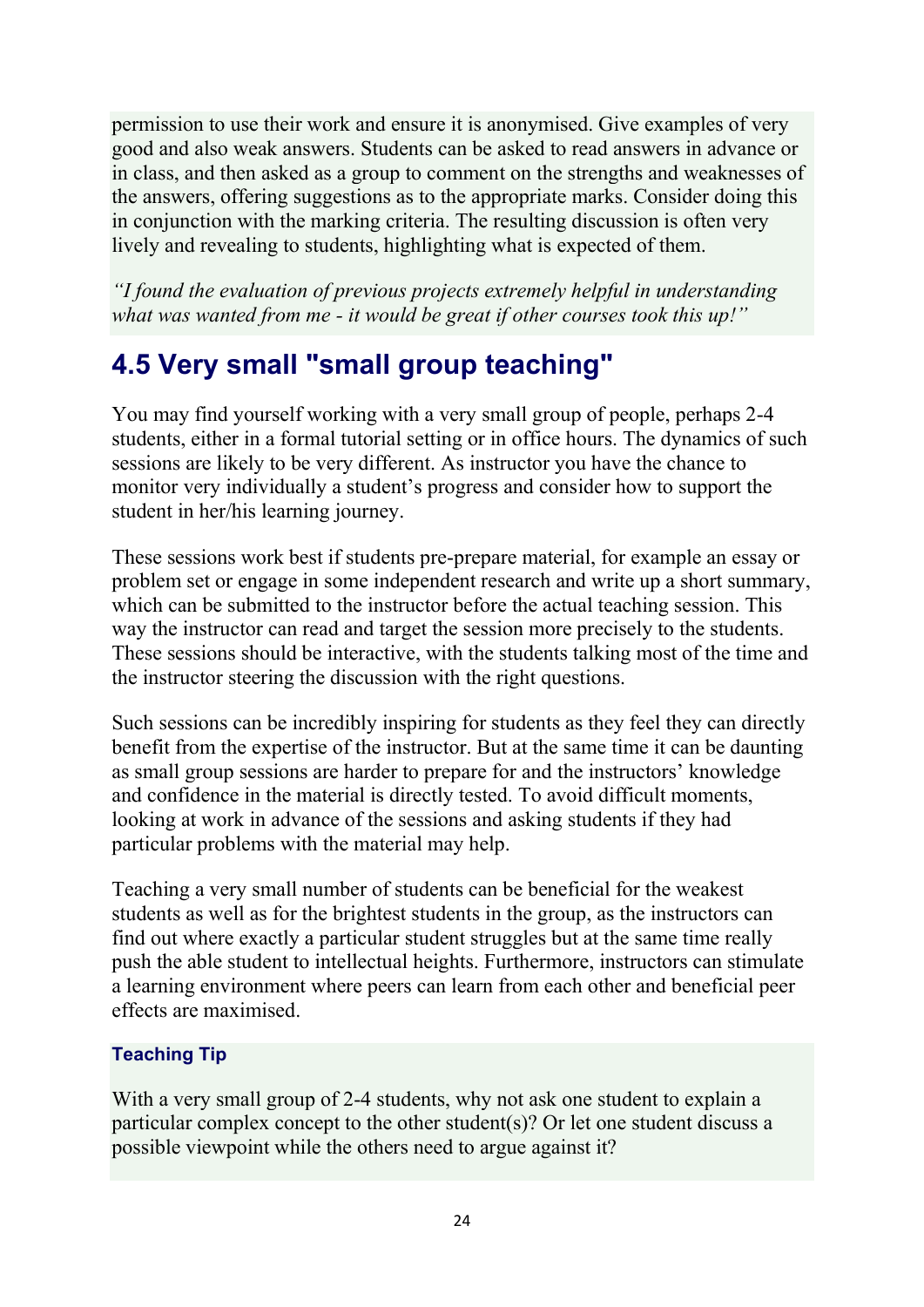# <span id="page-24-0"></span>4.6 Small group lectures

If you are teaching a very specialised optional module you may only have a few takers each year and will end up with a group of only 15-25 students. Lecturing to a small number of students can be a real treat, as many of the interactive teaching modes we suggest in this handbook can very easily be implemented.

The aim is again to provide an environment where students create their own knowledge and small groups lend themselves to interactive teaching modes, such as flipped classroom teaching, where students pre-prepare material from books, videos and other resources, while the instructor uses the time in class to introduce applications, discuss questions and more demanding material or test understanding.

Instructors sometimes question how students will be able to understand the complex material without the instruction of the lecturer, but there are excellent textbooks where much of what we teach is available, and which can provide a good first read. In addition, there are many videos which clarify concepts available online. Instructors may also film their own videos or can use lecture recordings from previous years to make material available to students before the lecture. The valuable and expensive class time can then be used much more interactively. For example, instructors could apply the material to current issues, or clarify especially difficult content.

### Teaching Tip

Instructors could open a twitter feed or message board where students post questions about particularly difficult material before the lectures. A part of the lecture could then be used to focus on these questions, before covering some applications.

### <span id="page-24-1"></span>4.7. Small group teaching and games

How long students can typically concentrate remains a contentious issue, but there is a consensus that we need to vary our teaching methods and the stimuli that students receive in class to ensure that they remain engaged and focused. A fantastic way to break up a class with a short activity is to use a game or experiment.

There are a number of advantages: besides remaining engaged students may remember a theory or concept better if it is demonstrated in a game/experiment. Games/experiments are typically fun to use in the classroom, and outcomes can stimulate discussion as to the extent to which theories are in line with individuals'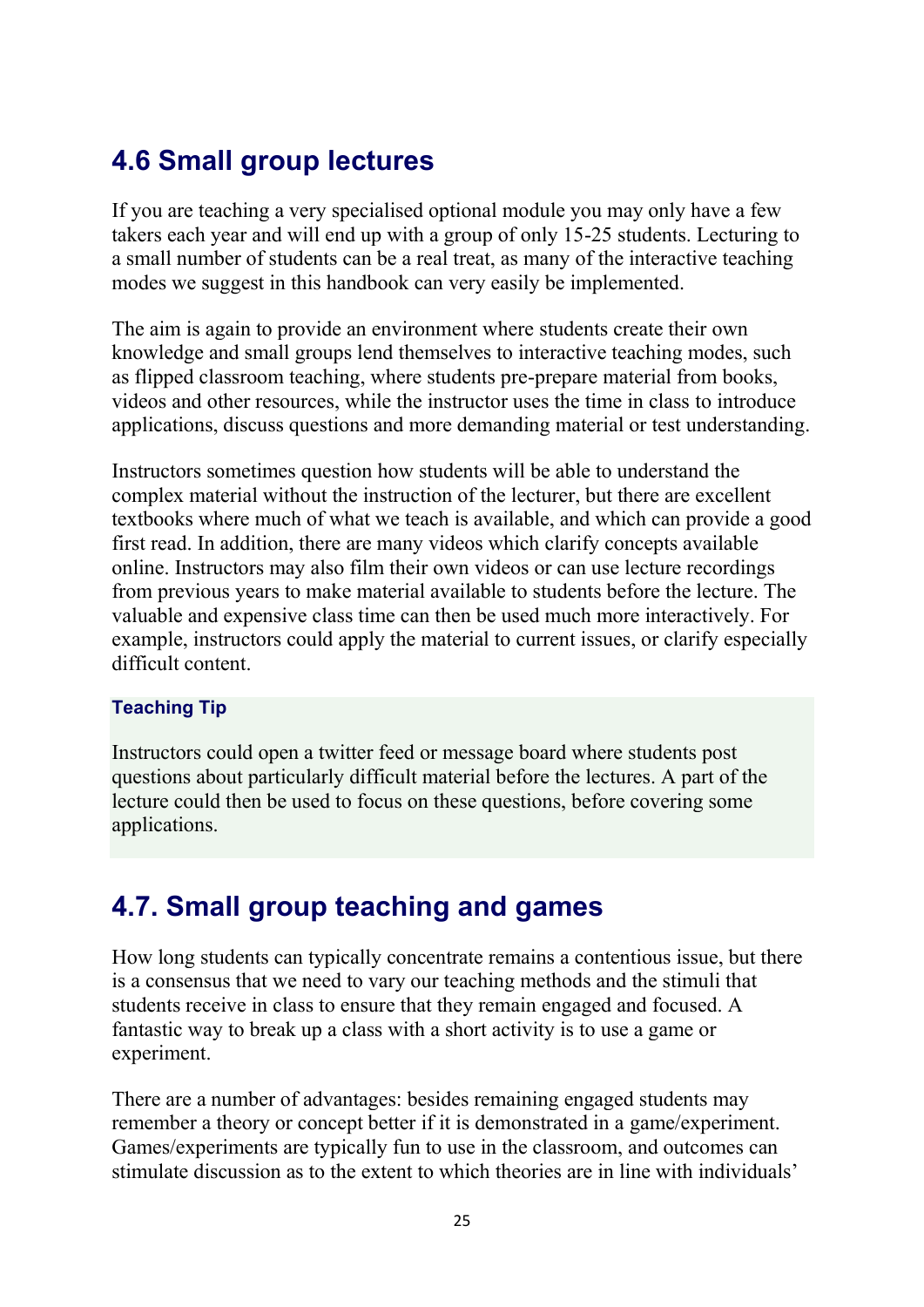real-life behaviour and economic decision making. See [Guest \(2015\)](https://www.economicsnetwork.ac.uk/refs#guest2015) for a discussion of the benefits of using games/experiments in Economics teaching.

For example, Dictator and Ultimatum games are very quick to implement in classes and work particularly well with small classes:

[https://www.economicsnetwork.ac.uk/showcase/elliott\\_gametheory](https://www.economicsnetwork.ac.uk/showcase/elliott_gametheory)

These games also provoke discussion as to whether economics agents are actually selfish profit-maximisers as neoclassical economics often assumes. A favourite Microeconomics game that can be used with small or large class sizes is the Tennis Ball game that demonstrates Diminishing Returns to a Variable Factor of Production:

<https://www.economicsnetwork.ac.uk/themes/games/tennis%20balls>

Further examples of Microeconomics games appropriate for small group teaching can be found in, for example:

[https://www.economicsnetwork.ac.uk/showcase/guest\\_games](https://www.economicsnetwork.ac.uk/showcase/guest_games)

[https://www.economicsnetwork.ac.uk/showcase/guest\\_experiments](https://www.economicsnetwork.ac.uk/showcase/guest_experiments)

See also Guest (2015) for a detailed exposition of the Public Good game.

There is a section of The Economics Network website devoted to the use of games/experiments in Economics teaching:

<https://www.economicsnetwork.ac.uk/themes/games>

Many of the games are suitable for small group teaching or can easily be adapted for it. Further, the games are not restricted to Microeconomics / Game Theory applications such as those highlighted above, but also encompass Macroeconomics; Development Economics; International Economics. Instructors can enjoy exploring the resources available.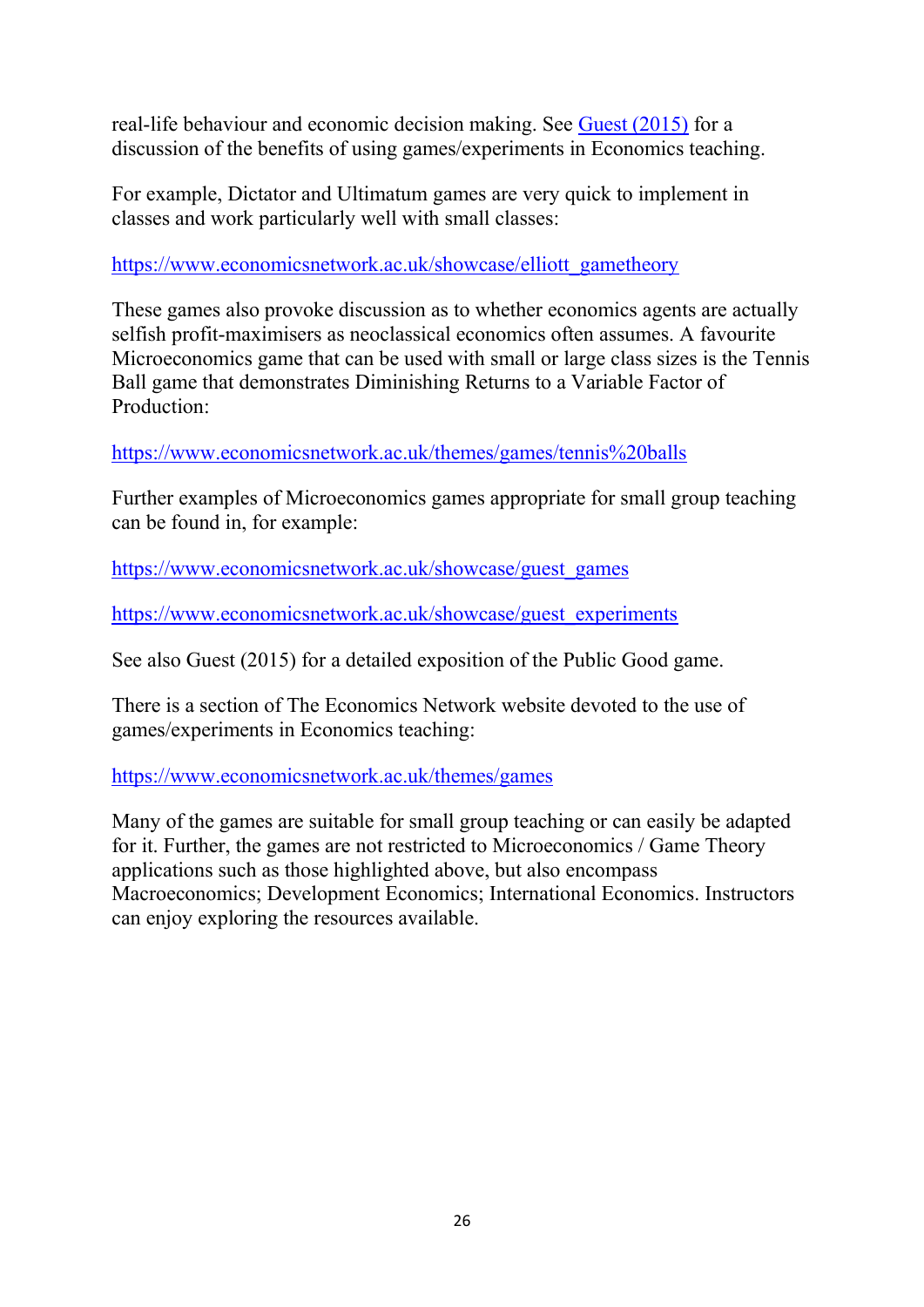### <span id="page-26-0"></span>5. Self-reflection and evaluation of small group teaching sessions

Annual teaching appraisals are standard across UK universities. Hence, instructors should expect someone to observe their teaching at least once a year. However, regardless of the extent to which formal teaching appraisal schemes are imposed, watching how others teach and obtaining constructive feedback on one's own teaching is invaluable.

### Observation opportunities

- 1. Instructors may ask to observe other instructors, particularly those with excellent reputations for teaching. Observing others gives us an opportunity to see what 'works' for colleagues and provides insights into small group teaching methods that are effective. Yet, we should also be aware of our own strengths and weaknesses and have the confidence to recognise that different approaches may suit different tutors.
- 2. Ask trusted colleagues to observe and provide feedback on your own teaching, even outside of formal teaching appraisal processes. Colleagues can often offer valuable suggestions, and through observing may also be able to confirm whether students really are engaged and working in the small group sessions.
- 3. As well as observing other instructors, it is often very helpful to observe lectures that are given in modules where lectures are accompanied by tutorials. This gives an incredibly valuable insight into how the students are taught in the large class sessions; the pace of delivery, level of technical difficulty and level of detail of coverage of material. This can provide real insight into the student experience with instructors then able to adapt small group sessions so that students gain maximum benefit from them. Note that with greater use of lecture capture in universities across the UK it is often now easier to watch lectures at a time convenient to the tutor as they can watch a recording of the lecture rather than attending the 'live' lecture. However, there are benefits from attending the actual lecture as it is easier to gauge how students respond to the material covered when experiencing the lecture alongside them.
- 4. 4. With greater adoption of lecture capture in universities across the UK it is now also possible for instructors to watch recordings of their own teaching to review their own performance. This can initially be very daunting but hugely beneficial.

In addition, all universities survey students at least annually to obtain module level feedback. This feedback may only be sent to module leaders, but make sure that you see it so that you can reflect on successful and any less successful aspects of a module, your own input into the success of a module, and measures that you can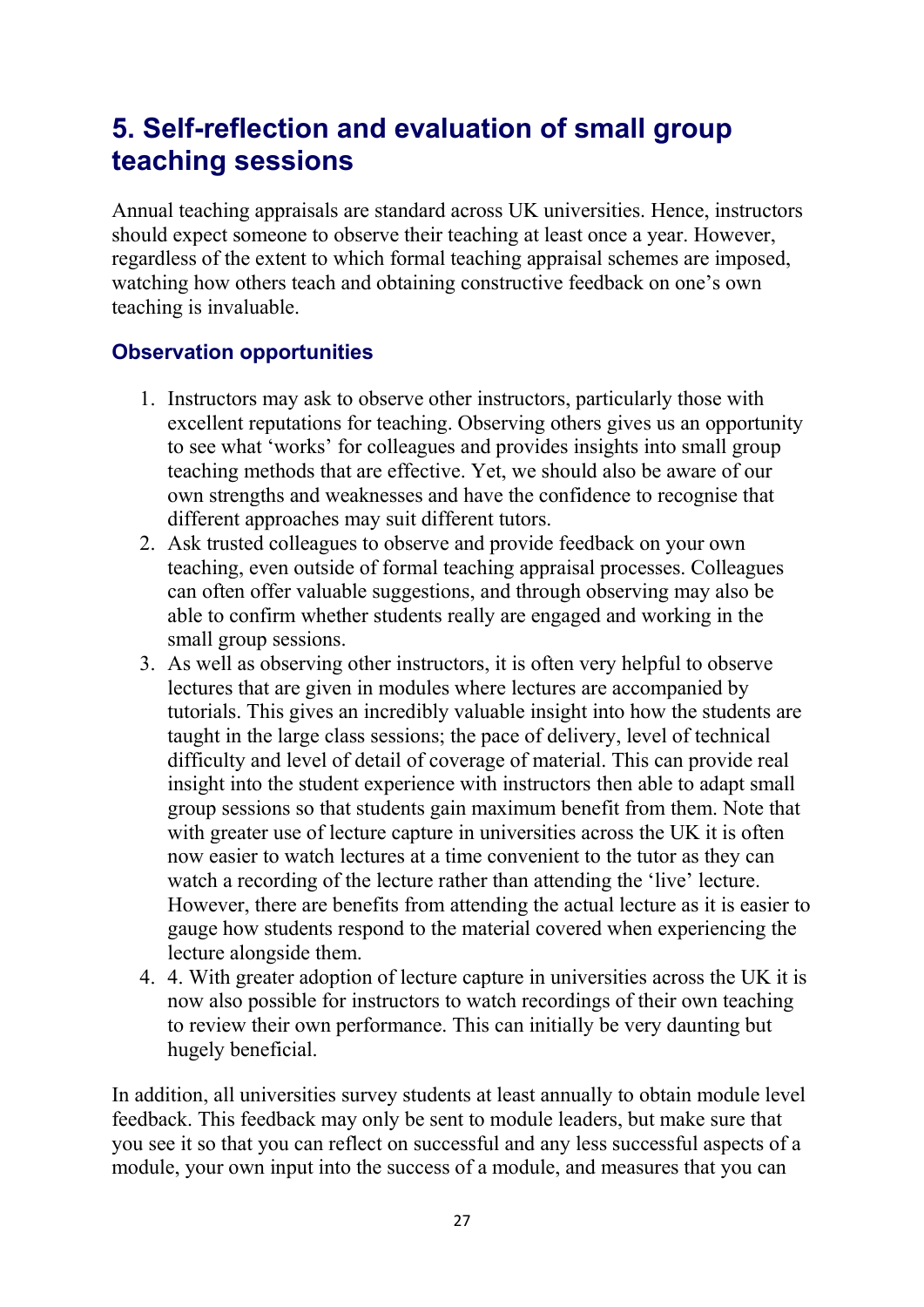take to improve your teaching. Common issues that are raised about the quality of small group economics teaching either when colleagues are observed or in module evaluation feedback include dissatisfaction that all material is not covered in the class; complaints that sessions are not interactive and that the tutor 'talks at the class'; a related issue is that classes are dull; and that feedback on work submitted is inadequate.

#### Teaching tip:

At the end of every module think about identifying at least one thing you can change to improve your teaching on that module in the future. We should all be continually trying to improve the quality of our teaching, even if just in small ways.

Finally, as well as talking to Economics colleagues, observing them, asking them to observe you, if you are still concerned about the quality of your teaching all UK universities have a staff development department. This department will be able to offer support.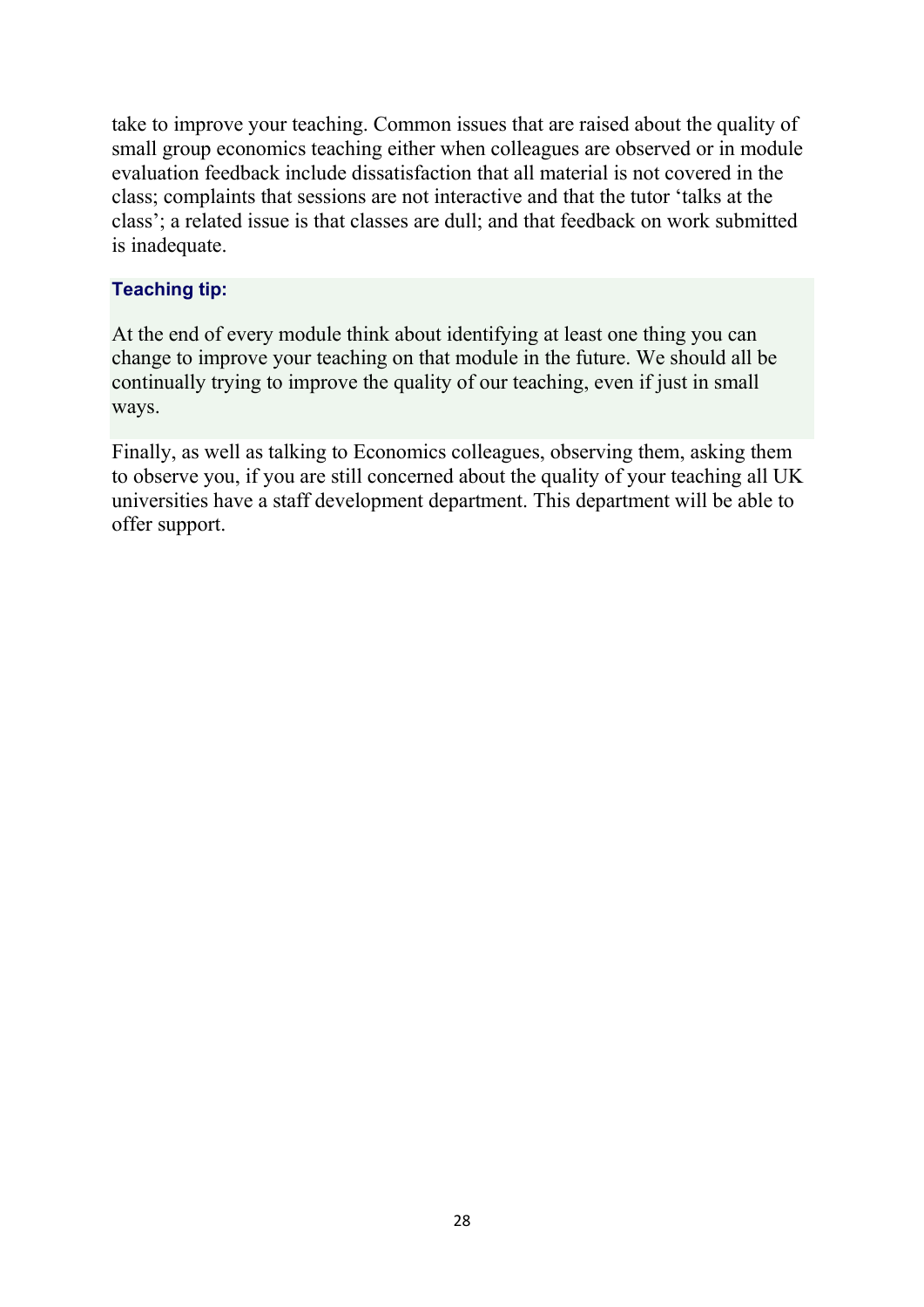# <span id="page-28-0"></span>6. Further resources

Economics is a fantastic subject to teach as it helps us understand so many aspects of individual consumer and firm behaviour, as well as highlighting the interrelationships between the many important macroeconomic concepts. As such, there is a wealth of resources instructors can draw on, either to clarify content, to provide examples, to stimulate discussion or to simply break up a teaching session to ensure student concentration is maintained. In particular, teaching with films and videos has become increasingly popular.

Various media can offer particularly valuable resources. As well as a vast array of popular books being published in recent years on often entertaining applications of Economics, news and media are also full of material which can be used for teaching. The resources could be used in class sessions as well as small group lectures and may be the basis for a flipped classroom teaching scenario and we recommend considering using some of the following resources in your teaching:

| YouTube<br>videos                                               | There are lots of videos, television and film clips that you can find to<br>illustrate many aspects of Economics.<br>https://www.youtube.com<br>$\Omega$<br>Have fun searching!                                                                               |
|-----------------------------------------------------------------|---------------------------------------------------------------------------------------------------------------------------------------------------------------------------------------------------------------------------------------------------------------|
| Research<br>article on<br>Economics as<br>portrayed in<br>films | Leet, Don, Houser, Scott (2003) "Economics goes to Hollywood: Using<br>Classic Films & Documentaries to Create an Undergraduate Economics<br>Course", Journal of Economic Education, volume 34, number 4, Fall, pp.<br>326-32. DOI: 10.1080/00220480309595226 |
| The<br>Economics of<br>Seinfeld                                 | http://yadayadayadaecon.com/                                                                                                                                                                                                                                  |
| News stories                                                    | The Economist<br>Newspaper articles<br>Television news                                                                                                                                                                                                        |
| Blogs on<br>Economics                                           | For example<br>http://freakonomics.com/blog/<br>http://www.economistsdoitwithmodels.com/                                                                                                                                                                      |
| The Stand<br>Up<br>Economist                                    | http://standupeconomist.com/videos/                                                                                                                                                                                                                           |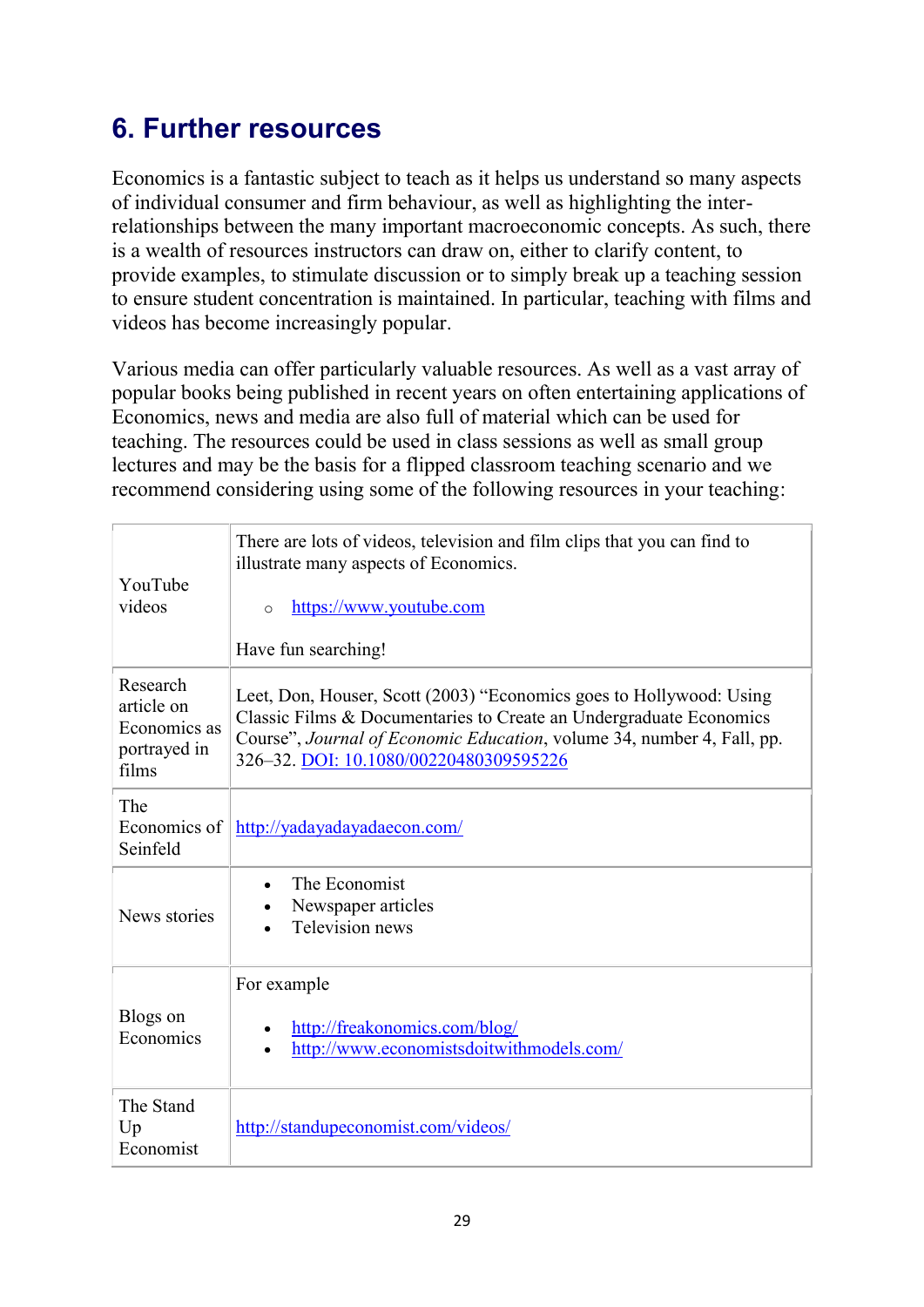| CORE 'The<br>Economy'                                                                   | CORE offers an alternative, free to access, set of first year Economics<br>Principles teaching resources. There are several videos and other<br>multimedia content in the e-book.<br>http://core-econ.org/ |
|-----------------------------------------------------------------------------------------|------------------------------------------------------------------------------------------------------------------------------------------------------------------------------------------------------------|
| Films that<br>support<br>teaching<br>Mathematics<br>and Statistics<br>for<br>Economists | http://www.metalproject.co.uk/METAL/Resources/Films/index.html<br>http://economicsnetwork.ac.uk/statistics/videos<br>$\bullet$                                                                             |
| For a general<br>discussion on<br>the use of<br>media in<br>Economics<br>teaching see:  | https://www.economicsnetwork.ac.uk/handbook/media                                                                                                                                                          |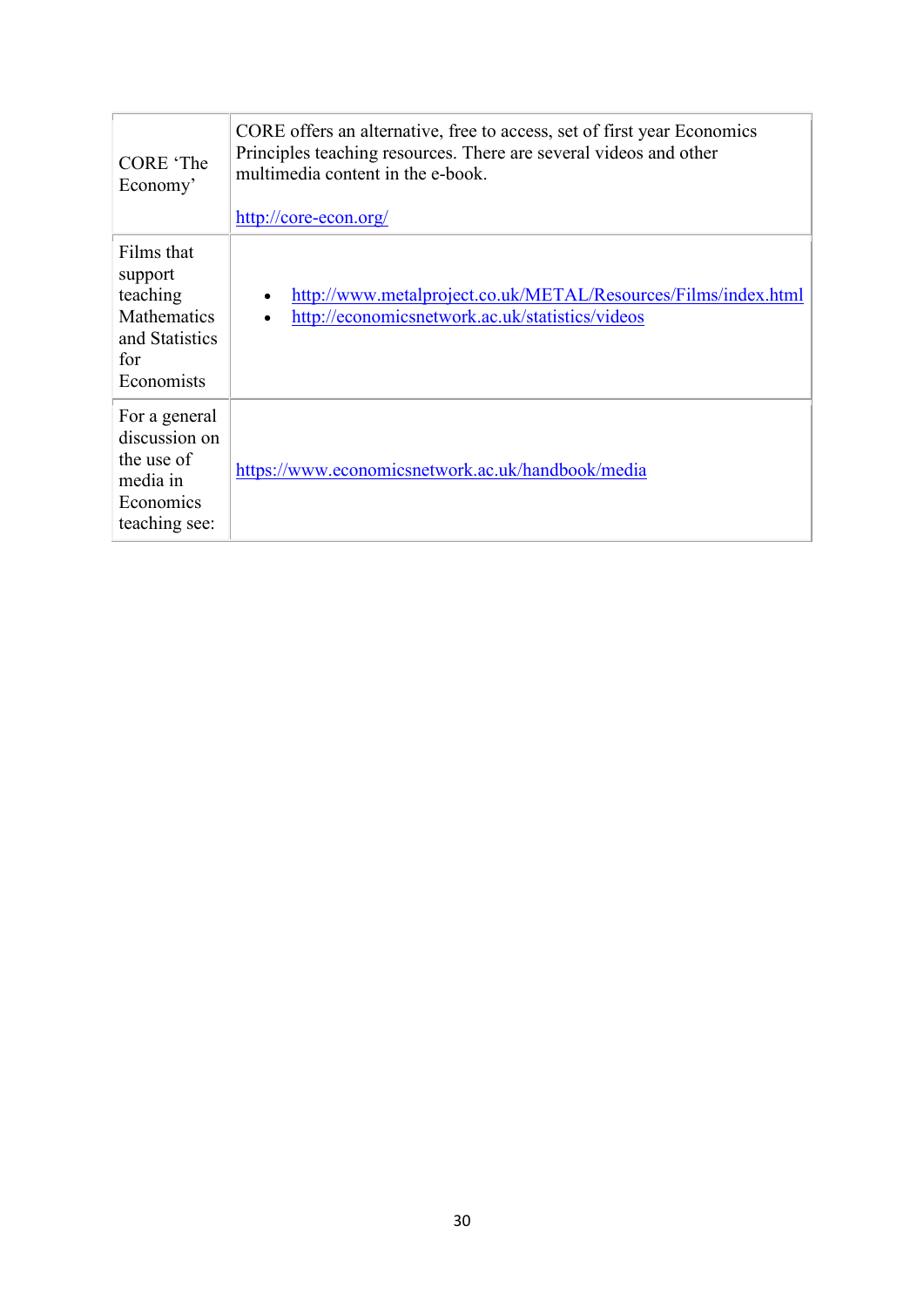# <span id="page-30-0"></span>7. Conclusion

Small group teaching in practice often lacks behind its potential. Working with only a small group of students opens up various possibilities to create a learning environment where students can follow a more individual learning journey and actively engage in the learning process. This mode of teaching can be extremely fulfilling. At the same time it is demanding, as interaction also means unpredictability. Planning small group teaching sessions carefully is vital, even if one teaches in a fairly standard form using for example question sheets.

The chapter has suggested various activities to increase interactivity in the classroom. There are of course many more resources out there reflecting on small group teaching or providing material to be used in small group teaching. Our aim is to suggest some teaching ideas that can make small group teaching sessions more interactive and student focused. Readers may also want to engage with the wider literature on small group sessions such as [Strawson et al \(2013\)](https://www.economicsnetwork.ac.uk/refs#strawson2013) or [Tiberius \(1999\).](https://www.economicsnetwork.ac.uk/refs#tiberius1999)

While in large classroom settings instructors may find it difficult to know all students' faces and names, small group sessions can help to bring the learning journey to a more personal and individualised level. This is not just beneficial for the learning outcomes of the student but also a much more fun way to engage with students, for hopefully both the student and the instructor.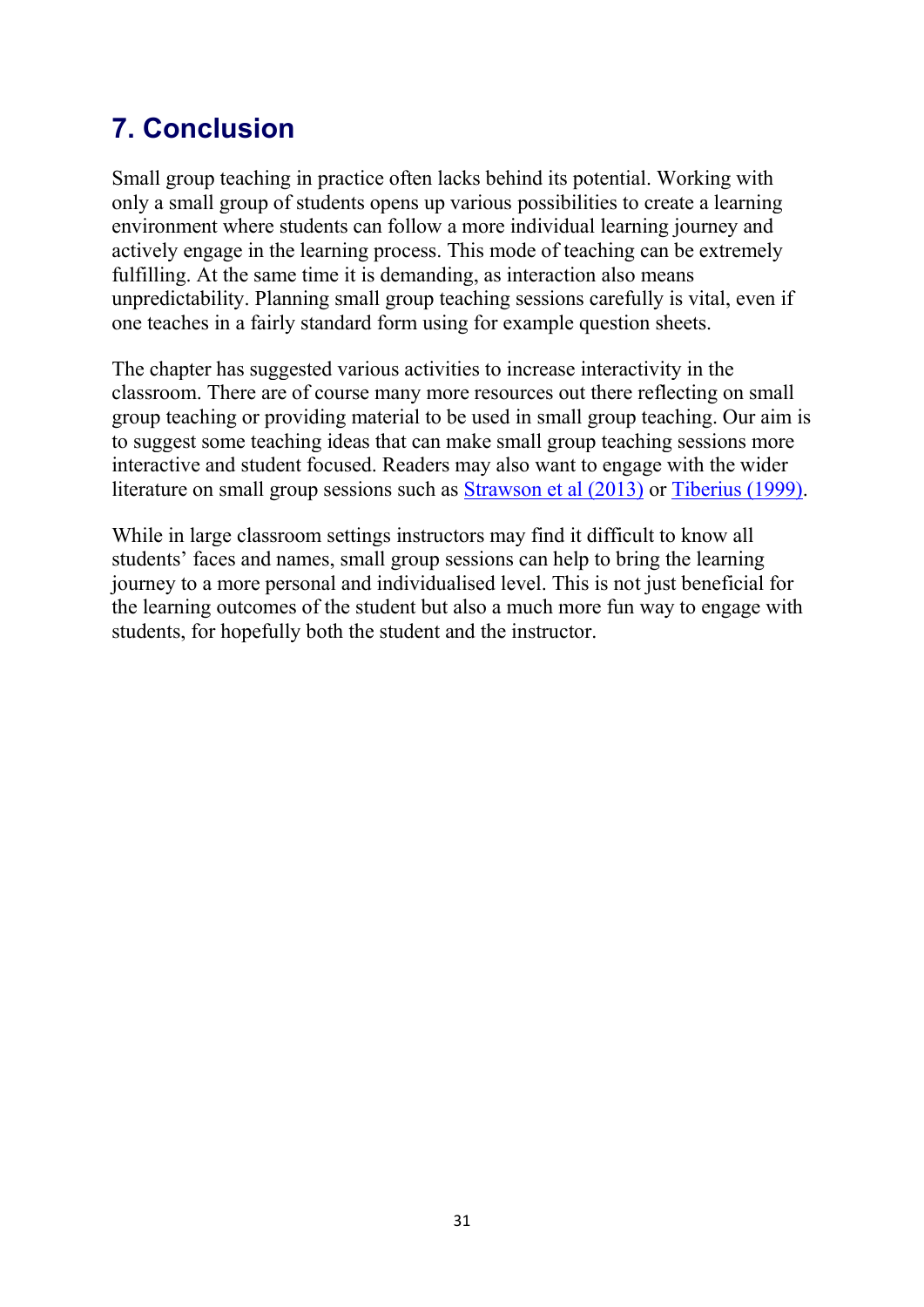# <span id="page-31-0"></span>Appendix 1: Top Tips for making small group teaching more effective

| <b>Start off on the right</b><br>foot                | by getting to know your students' names; encouraging them to<br>learn each other's names; contracting; establishing ground rules;<br>setting objectives and orientating them to the module.                                   |
|------------------------------------------------------|-------------------------------------------------------------------------------------------------------------------------------------------------------------------------------------------------------------------------------|
| <b>Help students to</b><br>prepare for<br>discussion | by briefing seminar leaders; helping them to prepare both the<br>content and the process; ensuring they get helpful feedback;<br>encourage them to evaluate their own performance.                                            |
| Use 'structures' to<br>manage group<br>learning      | by arranging the furniture in the room suitably; breaking up the<br>group, breaking up the tasks; using sub-groups (pairs, triads,<br>pyramids, debate etc).                                                                  |
| <b>Encourage students</b><br>to participate          | by using structures (e.g. rounds, brainstorming); using students'<br>interests; using students' questions; asking different kinds of<br>questions; managing the vociferous students effectively.                              |
| <b>Encourage students</b><br>to take responsibility  | by distributing group roles; encouraging students to work alone or<br>in groups in class; leaving the room; asking students to present their<br>work; establishing and supporting self-help groups; awarding group<br>grades. |
| <b>Evaluate the work of</b><br>the group             | by encouraging group self-monitoring; having group observers;<br>checking up on group process; tape-recording the session;<br>consulting the group.                                                                           |
| <b>Use written material</b>                          | such as posters; group charts; students' notes; handouts; essay<br>preparation; open-book tutorials.                                                                                                                          |
| <b>Help students</b><br>express their feelings       | by dealing with 'what's on top'; self-disclosure; praise and<br>encouragement; managing closure.                                                                                                                              |